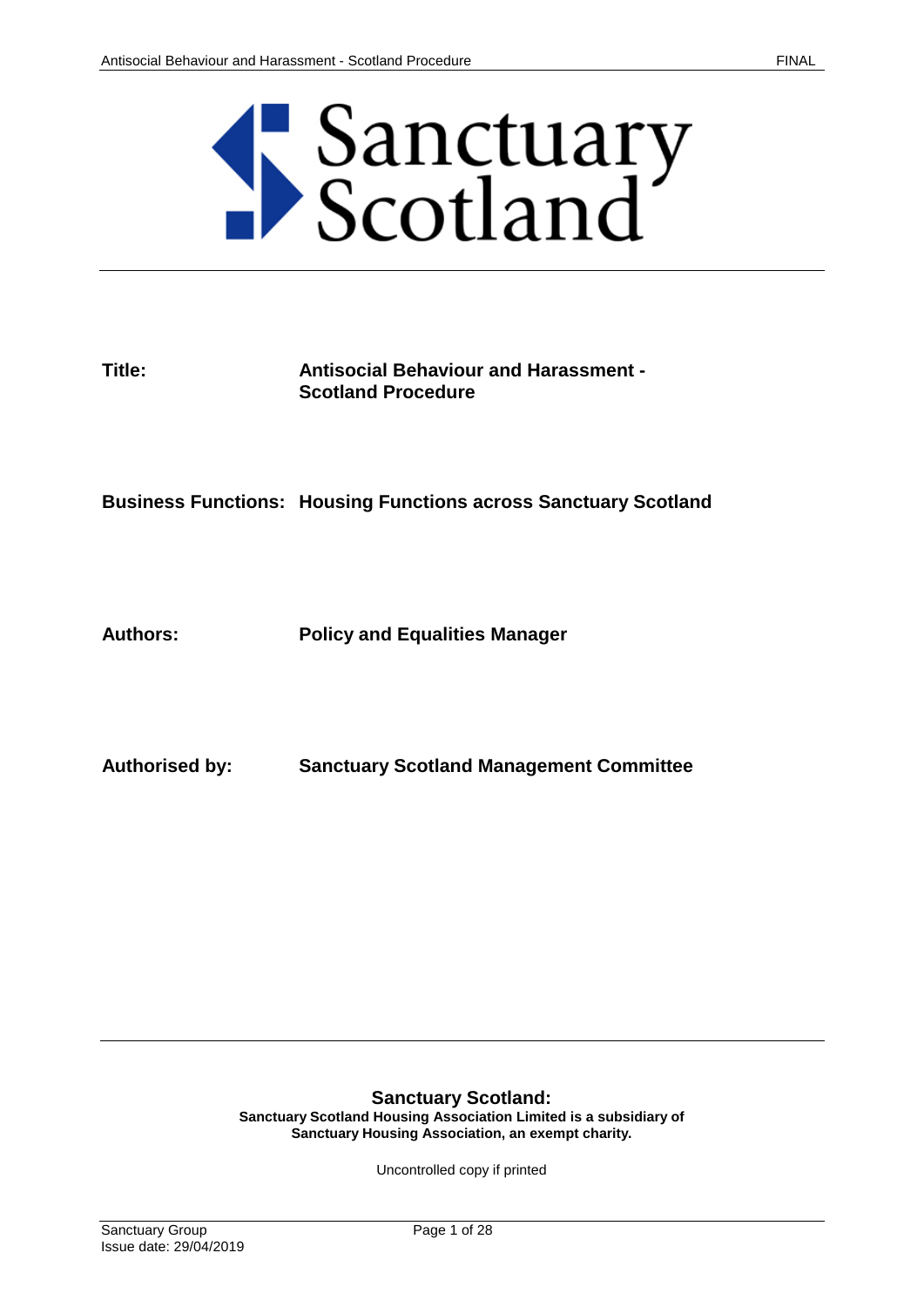# **CONTENT**

| 1 <sub>1</sub> |                                                                           |  |  |
|----------------|---------------------------------------------------------------------------|--|--|
| 2.             |                                                                           |  |  |
| 3.             |                                                                           |  |  |
| 4.             |                                                                           |  |  |
|                |                                                                           |  |  |
|                |                                                                           |  |  |
| 1 <sub>1</sub> |                                                                           |  |  |
| 2.             |                                                                           |  |  |
| 3.             |                                                                           |  |  |
| 4.             |                                                                           |  |  |
| 5.             |                                                                           |  |  |
| 6.             |                                                                           |  |  |
| 7.             |                                                                           |  |  |
| 8.             |                                                                           |  |  |
| 9.             |                                                                           |  |  |
| 10.            | Victims and perpetrators with disabilities, sensory impairments and other |  |  |
|                |                                                                           |  |  |
| 11.            |                                                                           |  |  |
| 12.            |                                                                           |  |  |
| 13.            |                                                                           |  |  |
| 14.            |                                                                           |  |  |
| 15.            |                                                                           |  |  |
| 16.            |                                                                           |  |  |
|                |                                                                           |  |  |

## **Appendices**

- Appendix 1 Consent to Contact External Agencies
- Appendix 2 Initial Incident Report Form
- Appendix 3 Checklist for Action Plan and Initial Incident Form for ASB and **Harassment**
- Appendix 4 Guidance on Interviewing Victims and Witnesses
- Appendix 5 Mediation
- Appendix 6 Legal Remedies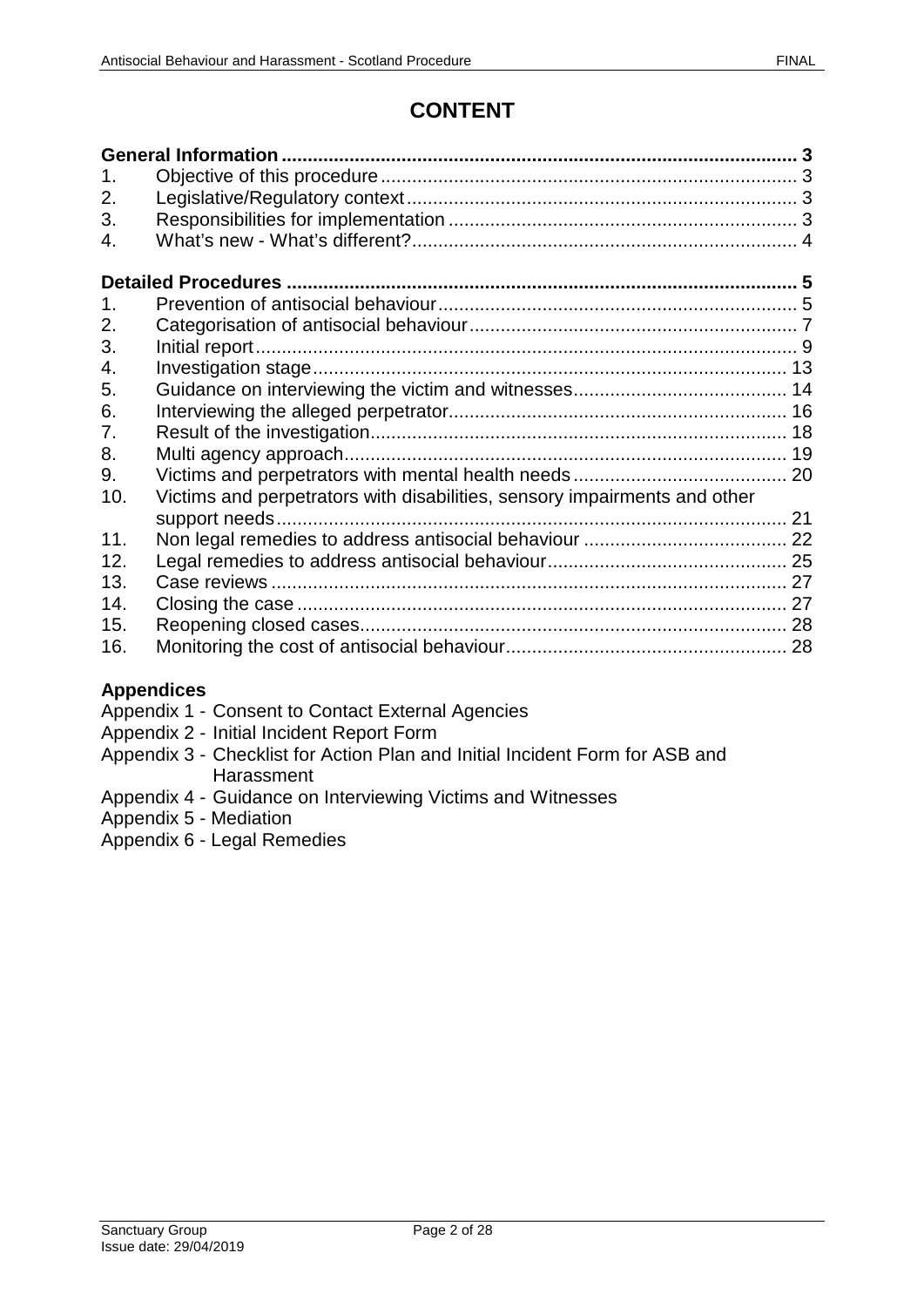# <span id="page-2-1"></span><span id="page-2-0"></span>**1. Objective of this procedure**

1.1 This procedure sets out Sanctuary Scotland's approach to responding to antisocial behaviour (ASB) and harassment, and is related to the [Antisocial](https://solis/PolicyManagement/policy/Policies/Forms/Policy%20Document%20Set/docsethomepage.aspx?ID=4360&FolderCTID=0x0120D52000DE99EA054D4DF944BE591D81E49729D0008C670BDB86BED740B0B89E295CD8357C&List=a03723e1-d48b-4958-9669-9b86a90ef8b0&RootFolder=%2FPolicyManagement%2Fpolicy%2FPolicies%2FAntisocial%20Behaviour%20and%20Harassment%20%2D%20Scotland&RecSrc=%2FPolicyManagement%2Fpolicy%2FPolicies%2FAntisocial%20Behaviour%20and%20Harassment%20%2D%20Scotland)  [Behaviour and Harassment -](https://solis/PolicyManagement/policy/Policies/Forms/Policy%20Document%20Set/docsethomepage.aspx?ID=4360&FolderCTID=0x0120D52000DE99EA054D4DF944BE591D81E49729D0008C670BDB86BED740B0B89E295CD8357C&List=a03723e1-d48b-4958-9669-9b86a90ef8b0&RootFolder=%2FPolicyManagement%2Fpolicy%2FPolicies%2FAntisocial%20Behaviour%20and%20Harassment%20%2D%20Scotland&RecSrc=%2FPolicyManagement%2Fpolicy%2FPolicies%2FAntisocial%20Behaviour%20and%20Harassment%20%2D%20Scotland) Scotland Policy.

# <span id="page-2-2"></span>**2. Legislative/Regulatory context**

- The [Antisocial Behaviour \(Scotland\) Act 2004](http://www.legislation.gov.uk/asp/2004/8/contents) sets out a range of relevant legislation including a legal definition of ASB, arrangements for information sharing, and tools available to local authorities to tackle ASB
- [Data Protection Act 2018](http://www.legislation.gov.uk/ukpga/2018/12/contents/enacted)
- [General Data Protection Regulation](https://ec.europa.eu/info/law/law-topic/data-protection_en)
- Data Protection [Group Procedure](https://solis/PolicyManagement/policy/Policies/Forms/Policy%20Document%20Set/docsethomepage.aspx?ID=4012&FolderCTID=0x0120D52000DE99EA054D4DF944BE591D81E49729D0008C670BDB86BED740B0B89E295CD8357C&List=a03723e1-d48b-4958-9669-9b86a90ef8b0&RootFolder=%2FPolicyManagement%2Fpolicy%2FPolicies%2FData%20Protection%20%2D%20Group&RecSrc=%2FPolicyManagement%2Fpolicy%2FPolicies%2FData%20Protection%20%2D%20Group)
- [Equality Act 2010](https://www.legislation.gov.uk/ukpga/2010/15/contents)
- The Housing [\(Scotland\) Act 2001](https://www.legislation.gov.uk/asp/2001/10/contents) incorporates and adds to the Housing [\(Scotland\) Act 1987](https://www.legislation.gov.uk/ukpga/1987/26/contents) in giving ASB as a ground for eviction.
- The [Housing \(Scotland\) Act 2014](http://www.legislation.gov.uk/asp/2014/14/contents/enacted) introduces new powers including streamlined eviction for ASB and increased powers to use Short Scottish Secure Tenancies (SSSTs) where the prospective tenant has a history of ASB.
- The [Protection from Harassment Act 1997](https://www.legislation.gov.uk/ukpga/1997/40/contents) sets a criminal definition of harassment.
- [Personal Safety -](https://solis/PolicyManagement/policy/Policies/Forms/Policy%20Document%20Set/docsethomepage.aspx?ID=4861&FolderCTID=0x0120D52000DE99EA054D4DF944BE591D81E49729D0008C670BDB86BED740B0B89E295CD8357C&List=a03723e1-d48b-4958-9669-9b86a90ef8b0&RootFolder=%2FPolicyManagement%2Fpolicy%2FPolicies%2FPersonal%20Safety%20%2D%20Group&RecSrc=%2FPolicyManagement%2Fpolicy%2FPolicies%2FPersonal%20Safety%20%2D%20Group) Group Procedure
- [Antisocial Behaviour and Harassment -](https://solis/PolicyManagement/policy/Policies/Forms/Policy%20Document%20Set/docsethomepage.aspx?ID=4360&FolderCTID=0x0120D52000DE99EA054D4DF944BE591D81E49729D0008C670BDB86BED740B0B89E295CD8357C&List=a03723e1-d48b-4958-9669-9b86a90ef8b0&RootFolder=%2FPolicyManagement%2Fpolicy%2FPolicies%2FAntisocial%20Behaviour%20and%20Harassment%20%2D%20Scotland&RecSrc=%2FPolicyManagement%2Fpolicy%2FPolicies%2FAntisocial%20Behaviour%20and%20Harassment%20%2D%20Scotland) Scotland Policy
- [Safeguarding Vulnerable Adults -](https://solis/PolicyManagement/policy/Policies/Forms/Policy%20Document%20Set/docsethomepage.aspx?ID=3835&FolderCTID=0x0120D52000DE99EA054D4DF944BE591D81E49729D0008C670BDB86BED740B0B89E295CD8357C&List=a03723e1-d48b-4958-9669-9b86a90ef8b0&RootFolder=%2FPolicyManagement%2Fpolicy%2FPolicies%2FSafeguarding%20Vulnerable%20Adults%20%2D%20Scotland&RecSrc=%2FPolicyManagement%2Fpolicy%2FPolicies%2FSafeguarding%20Vulnerable%20Adults%20%2D%20Scotland) Scotland Policy and Procedure
- [Safeguarding Children and Young People -](https://solis/PolicyManagement/policy/Policies/Forms/Policy%20Document%20Set/docsethomepage.aspx?ID=3874&FolderCTID=0x0120D52000DE99EA054D4DF944BE591D81E49729D0008C670BDB86BED740B0B89E295CD8357C&List=a03723e1-d48b-4958-9669-9b86a90ef8b0&RootFolder=%2FPolicyManagement%2Fpolicy%2FPolicies%2FSafeguarding%20Children%20and%20Young%20People%20%2D%20Scotland&RecSrc=%2FPolicyManagement%2Fpolicy%2FPolicies%2FSafeguarding%20Children%20and%20Young%20People%20%2D%20Scotland) Scotland Policy and **[Procedure](https://solis/PolicyManagement/policy/Policies/Forms/Policy%20Document%20Set/docsethomepage.aspx?ID=3874&FolderCTID=0x0120D52000DE99EA054D4DF944BE591D81E49729D0008C670BDB86BED740B0B89E295CD8357C&List=a03723e1-d48b-4958-9669-9b86a90ef8b0&RootFolder=%2FPolicyManagement%2Fpolicy%2FPolicies%2FSafeguarding%20Children%20and%20Young%20People%20%2D%20Scotland&RecSrc=%2FPolicyManagement%2Fpolicy%2FPolicies%2FSafeguarding%20Children%20and%20Young%20People%20%2D%20Scotland)**
- In implementing this policy Sanctuary complies with **The Scottish Social** [Housing Charter](https://www.scottishhousingregulator.gov.uk/) outcome 6; 'tenants and other customers live in wellmaintained neighbourhoods where they feel safe'.
- [The Short Scottish Secure Tenancies \(Notice\) Regulations 2018](http://www.legislation.gov.uk/ssi/2018/154/contents/made)
- [The Short Scottish Secure Tenancies \(Proceedings for Possession\)](http://www.legislation.gov.uk/ssi/2018/155/contents/made)  [Regulations](http://www.legislation.gov.uk/ssi/2018/155/contents/made) 2018 Guidance
- [Short Scottish Secure Tenancies for Antisocial Behaviour and Other](https://www.gov.scot/policies/social-housing/)  [Miscellaneous Changes to Short Scottish Secure Tenancies -](https://www.gov.scot/policies/social-housing/) Statutory [Guidance for Social Landlords](https://www.gov.scot/policies/social-housing/)
- Streamlined Eviction Process [Criminal or Antisocial Behaviour -](https://www.gov.scot/policies/social-housing/) [Statutory Guidance for Social Landlords](https://www.gov.scot/policies/social-housing/)

## <span id="page-2-3"></span>**3. Responsibilities for implementation**

- 3.1 The Group Director Housing is responsible for ensuring adoption of, and adherence to, this policy and its associated procedures relevant to their operation.
- 3.2 The Director Sanctuary Scotland has responsibility for ensuring that Sanctuary Housing and Sanctuary Supported Living respectively, are compliant with Legislative/Regulatory requirements and good practice.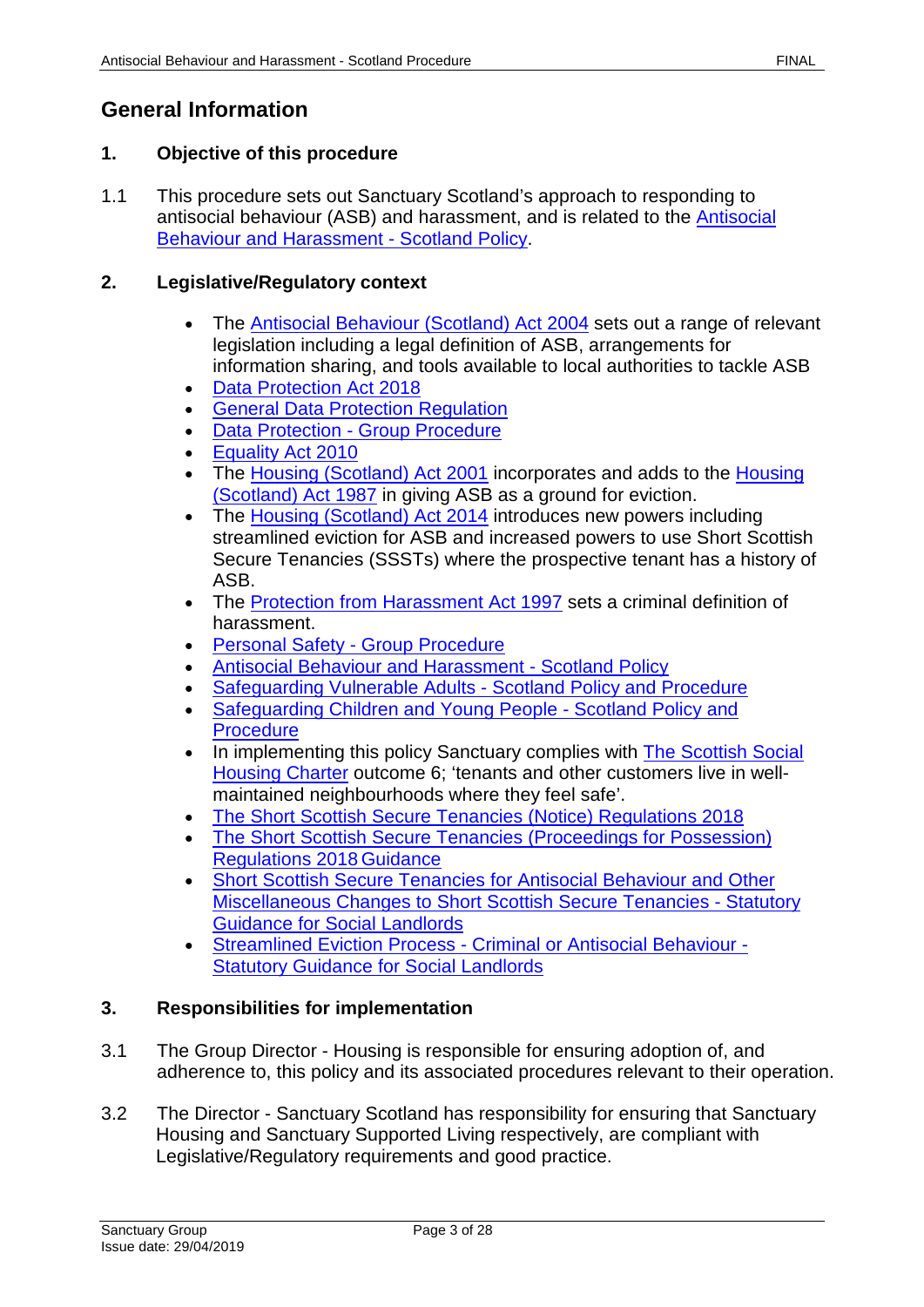- this procedure and associated policy is communicated with all staff;
- suitable and sufficient training and instruction is provided;
- this procedure and associated policy is followed by all staff; and
- the necessary equipment and resources are available to make sure compliance can be achieved.
- 3.4 To assist Sanctuary in carrying out its obligations, employees must:
	- be aware of, understand and comply with this procedure, the associated policy, and any related operational guidance;
	- participate in any training which Sanctuary makes available; and
	- communicate any issues with implementing this procedure and associated policy to their line manager and identify opportunities for continuous improvement.

## <span id="page-3-0"></span>**4. What's new - What's different?**

- 4.1 April 2019 Formal review. This procedure has been amended as a result of changes to legislation implemented with the [Housing \(Scotland\) Act 2014](http://www.legislation.gov.uk/asp/2014/14/contents/enacted) and changes have been made as a result of quality assurance exercises:
	- The [Housing \(Scotland\) Act 2014](http://www.legislation.gov.uk/asp/2014/14/contents/enacted) introduced some changes in legislation which relate to ASB which include a streamlined eviction process, and increased options for using a SSST as a probationary tenancy when tenants are first signed up.
	- There remains a zero tolerance approach to hate crimes, racial harassment and supply of drugs, but text has been amended to state that before taking legal action a consideration is given to whether the action will be reasonable and proportionate.
	- The criteria for keeping cases open has been amended. The following clause has been removed: The Housing Officer wishes to wait a reasonable period of time to see if there is any recurrence
	- 'Closing the case' section has been amended to clarify that a letter does not need to be sent in all instances as long as contact with those involved in the case is made in some format to ensure that all parties are kept informed of the outcome.
	- References to legacy systems and processes have been updated.
	- The legal framework on conversions to SSSTs has been added in Sections 1 and 12.
	- Details of out of hours arrangements have been removed as this information is now available on KnowledgePoint and the relevant link has been referenced.
	- Section 3 guidance on recording a report of ASB and communication related to the case has been amended to clarify that details should be recorded on the reporters' account in OneSanctuary. Information should only be recorded on the perpetrators' account if there is direct interaction or communication with this person.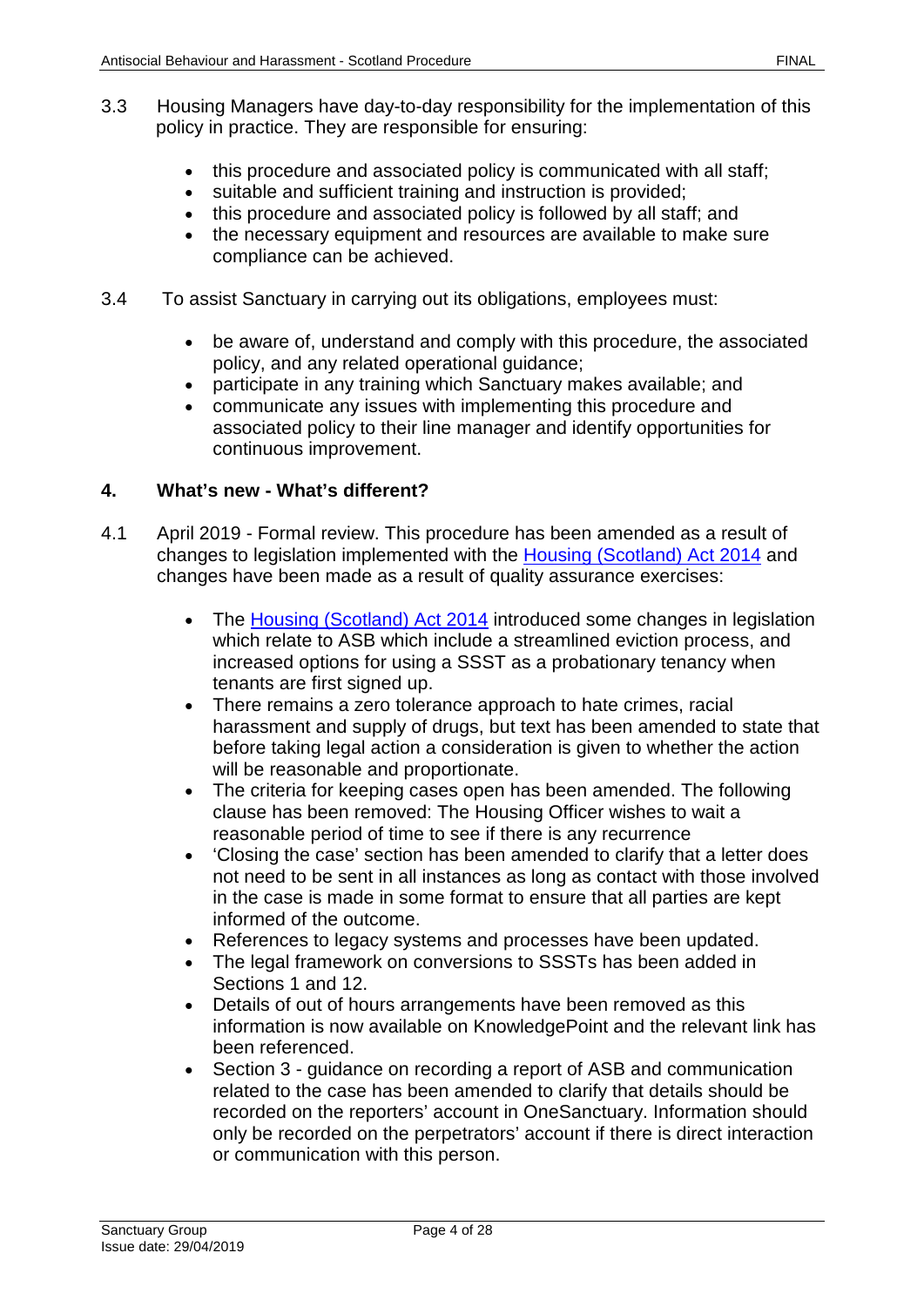# <span id="page-4-1"></span><span id="page-4-0"></span>**1. Prevention of antisocial behaviour**

- 1.1 Our approach to allocating properties and our actions at the early stages of a tenancy are important factors in preventing ASB.
- 1.2 ASB considerations in lettings
- 1.2.1 Before allocating a property, Sanctuary will carry out checks on prospective tenants and take the following action, if appropriate:
	- Consider suspending applicants who have had former cases of ASB identified as serious and tenancy related (see relevant lettings policy).
	- Choose to grant a SSST with support if the prospective tenant has been evicted in the preceding three years or where they or other members of their household are the subject of ASB Order (ASBO) granted on or after 30 September 2002 (see Section 11 below). This does however exclude circumstances where a tenant has previously been granted an ASBO, but has still been issued with a Scottish Secure Tenancy (SST) after the incident.
	- Refuse any application to exchange where the incoming tenant has a recovery of possession notice for ASB (see relevant mutual exchange policy);
	- Depart from the standard selection process to assist in the maintenance or development of balanced communities (see relevant lettings policy).

# 1.2.2 Formation of a SSST

- Before the creation of a SSST, a statutory notice must be served on the prospective tenant to state that they will be offered a SSST and this must state which category of SSST it is; (for example due to tenant or member of their household being subject to as ASBO would be on the terms of paragraph 2 of Schedule 6 to the 2001 Act). This must be done before both parties sign the Agreement; either before or during the sign up process. If this is not done, no SSST is created. The tenancy will be an SST.
- Where the statutory notice under section 34(4) of the 2001 Act is served prior to 1 May 2019, the Short Scottish Secure Tenancies (Notices) Regulations 2002 continue to apply and the terms of that SSST will also be those that were in place at the time the notice was issued, even if the SSST itself is granted on or after 1 May 2019.
- From the 1 May 2019 any notices served to create a SSST during allocations will subsequently be subject to the terms of the Housing (Scotland) Act 2014.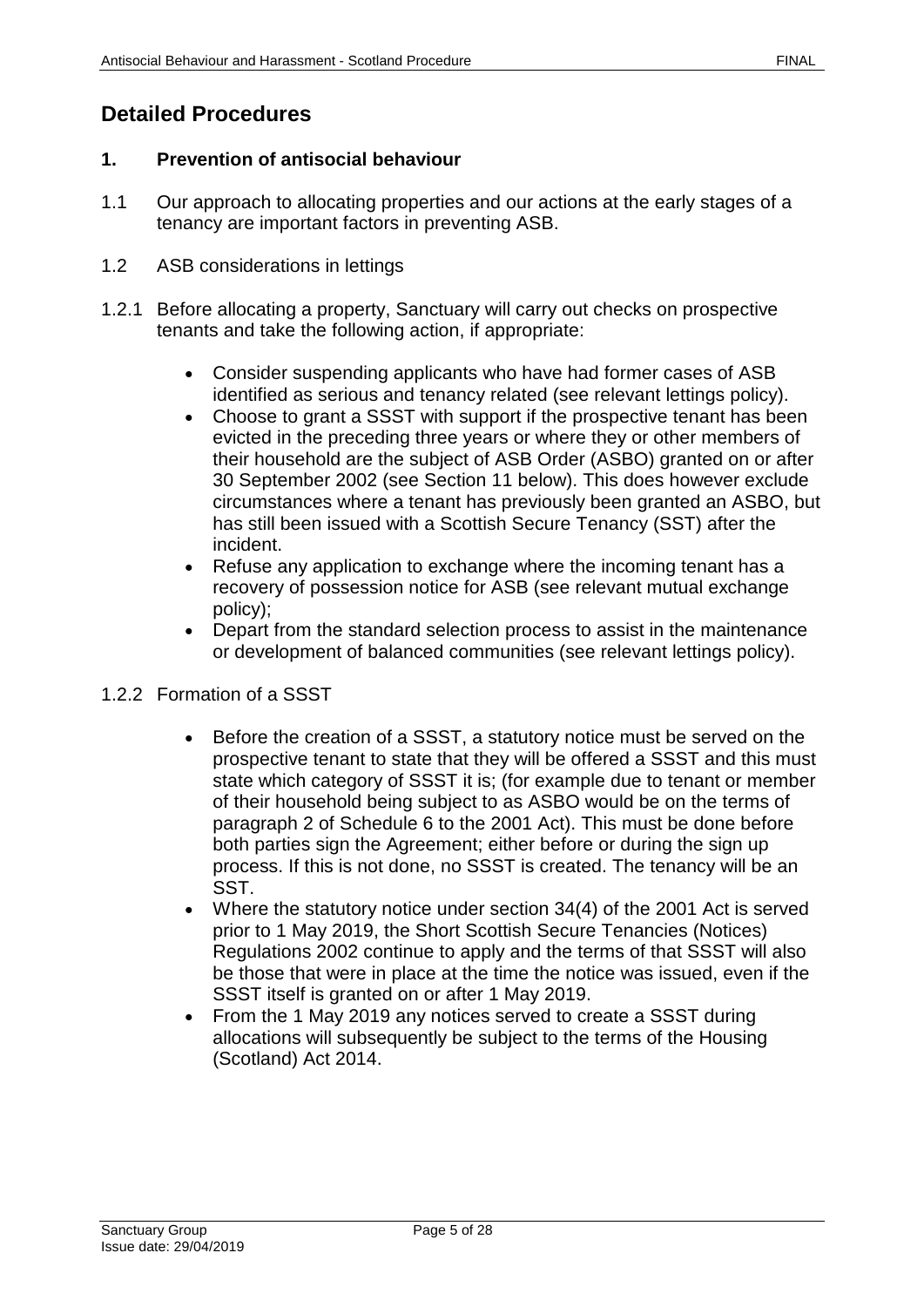#### 1.3 Home visits

- 1.3.1 Where possible, Housing Officers will carry out a home visit before any allocation is made. During the home visit the Housing Officer should briefly state the responsibilities of the applicant if they become a tenant. The Housing Officer should also briefly discuss action that may be taken against them if it is evident that ASB occurs. If it is found that the applicant has had a history of ASB then Sanctuary may consider actions as set out in paragraph 1.2.1 above.
- 1.3.2 At this stage it is also best practice to make note of tenants who may have additional support needs so that if an allegation is ever raised against them, or if they report an incident of ASB, appropriate communication, intervention and risk assessments can be carried out from the start.
- 1.3.3 If a tenant with mental health issues declares that they have previously been involved in ASB or if a pre-tenancy check identifies any prior involvement in ASB, Sanctuary should consider offering information on support services as a preventative measure or consulting social work services/mental health services for advice on how best to support the tenant in managing this behaviour. Working in partnership with other local stakeholders will also help minimise any risk to themselves or others. This can be done by contacting other local agencies to find out where the individual(s) is known to relevant services. Principally adult social care, learning disabilities, community mental health teams. (Refer to the **Catalogue of Advice Providers**).
- 1.4 Sign up
- 1.4.1 When signing up a new tenant, the relevant officer will go through the relevant sections of the tenancy agreement with the tenant. This includes explaining the definition of ASB, highlighting the need to have respect for others, and explaining that they should report any incidence of ASB to the relevant office or agency (See [Catalogue of Advice Providers\)](file://service/shared/Scotland/Sanctuary%20in%20Scotland/Policies%20and%20Procedures/Catalogue%20of%20advice%20providers). New tenants will also be asked to sign a Good Neighbour Declaration which explains Sanctuary's stance on racial harassment and hate crimes and that action will be taken against perpetrators.
- 1.4.2 If the new tenant is signed up to a SSST Agreement, the signing should be completed with extra emphasis placed on the tenant not being involved in ASB for the duration of the SSST, so that they can successfully convert the SSST to a full SST.
- 1.4.3 The applicant will be encouraged to introduce themselves to their neighbours and this will be an opportunity to check up on the cleaning rota (where relevant), bin days, etc. Early contact with neighbours can help reduce any misunderstandings that could lead to neighbour disputes and ASB.
- 1.4.4 To deter and prevent racial harassment and hate crimes, Sanctuary will:
	- Ensure all tenants are aware of Sanctuary's zero tolerance to serious criminal offences of racial harassment and hate crimes and of the action Sanctuary are prepared to take against perpetrators.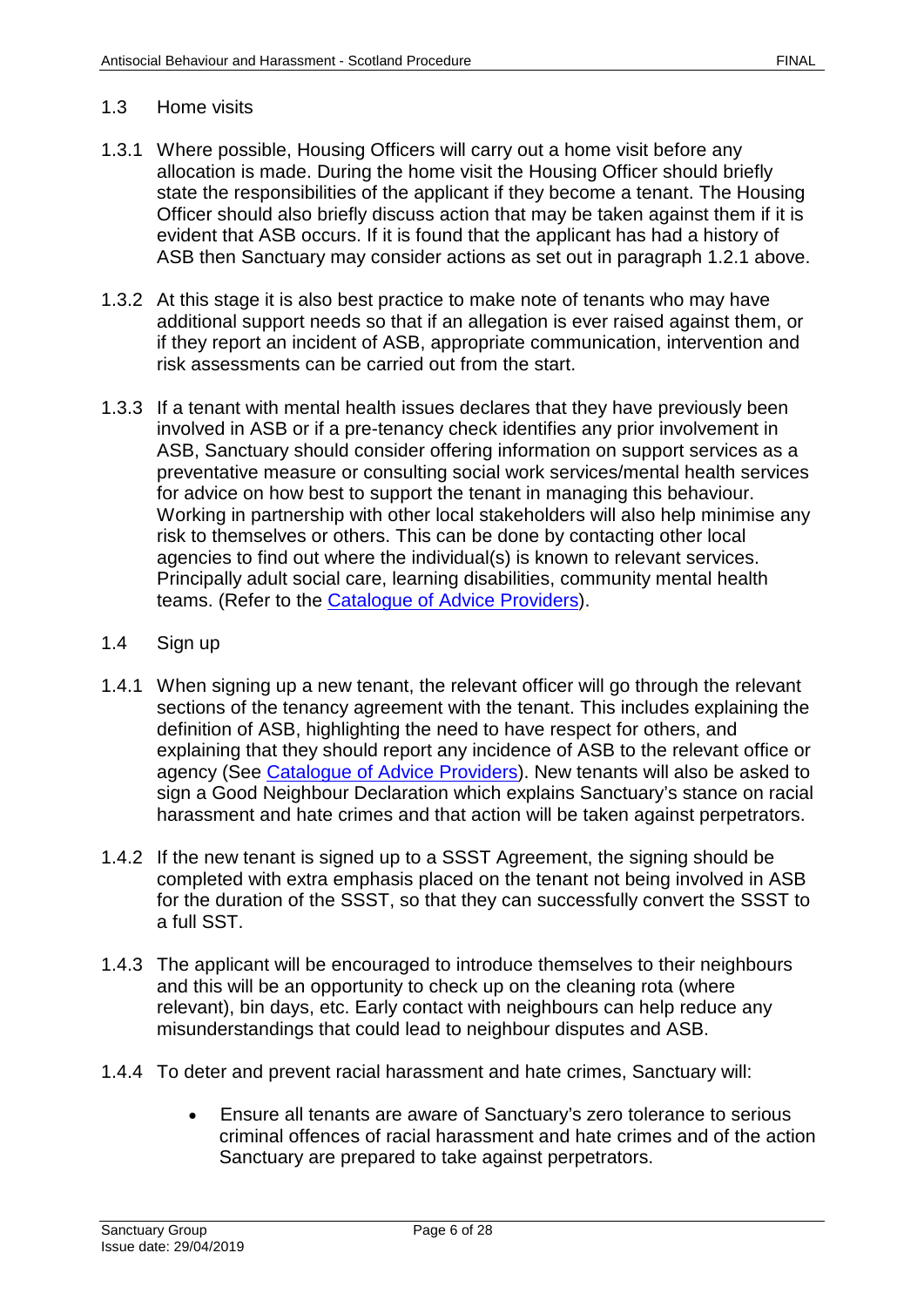- Ensure all new residents are made aware of the clause in their conditions of tenancy/occupancy which states that they must not be involved in or allow harassment (racial, sexual, religious or otherwise).
- 1.5 Tenancy visits
- 1.5.1 The Housing Officer will carry out a settling in visit within six weeks to ensure the new tenant is coping with their new tenancy and ensure there are no concerns or issues about ASB. Further visits will take place at regular intervals agreed locally and at least every three years.
- 1.6 Throughout the tenancy
- 1.6.1 Sanctuary will consider use of the following measures on an ongoing basis:
	- Using tenants' newsletters to explain our policy on racial harassment and hate crimes.
	- Providing careful publicity of action actually taken against perpetrators: Raising awareness of how Sanctuary deals with ASB may deter it from happening elsewhere. However, any publicity must ensure that the information does not breach data protection policies.
	- Working with and providing support to tenant's and resident's associations which encourages them to ensure full involvement from diversity groups and to support any residents experiencing race and/or hate based harassment.
	- Using literature such as Factsheets to encourage tenants to take action and some responsibility for resolving their own issues throughout their tenancy.
- 1.6.2 Out of hours arrangements for reporting ASB will be publicised to tenants so that the reporting of incidents is not deterred by local office opening hours. In turn, incidents can be dealt with in a timely and appropriate manner. Tenants will be encouraged to call the Customer Service Centre on **0300 123 3568 or 0800 916 3538** who will refer the caller to the most appropriate service depending on their location. For more information on these contact details refer to the [KnowledgePoint FAQ and Guidance](https://knowledgepoint/repairs/faq/housing/Pages/ASB.aspx) page, Scotland - ASB section.

## <span id="page-6-0"></span>**2. Categorisation of antisocial behaviour**

- 2.1 Response times
- 2.1.1 Sanctuary defines ASB as either Priority One or Priority Two. For Priority One ASB an investigation will start within one working day. For Priority Two ASB an investigation will start within five working days. These categories are determined by the type of behaviour as follows:

| <b>Priority One</b>                                                                | <b>Priority Two</b>    |
|------------------------------------------------------------------------------------|------------------------|
| Harassment or threats - including racial<br>harassment and hate crimes             | Vandalism              |
| Domestic abuse (refer to Domestic Abuse -<br><b>Scotland Policy and Procedure)</b> | <b>Alcohol related</b> |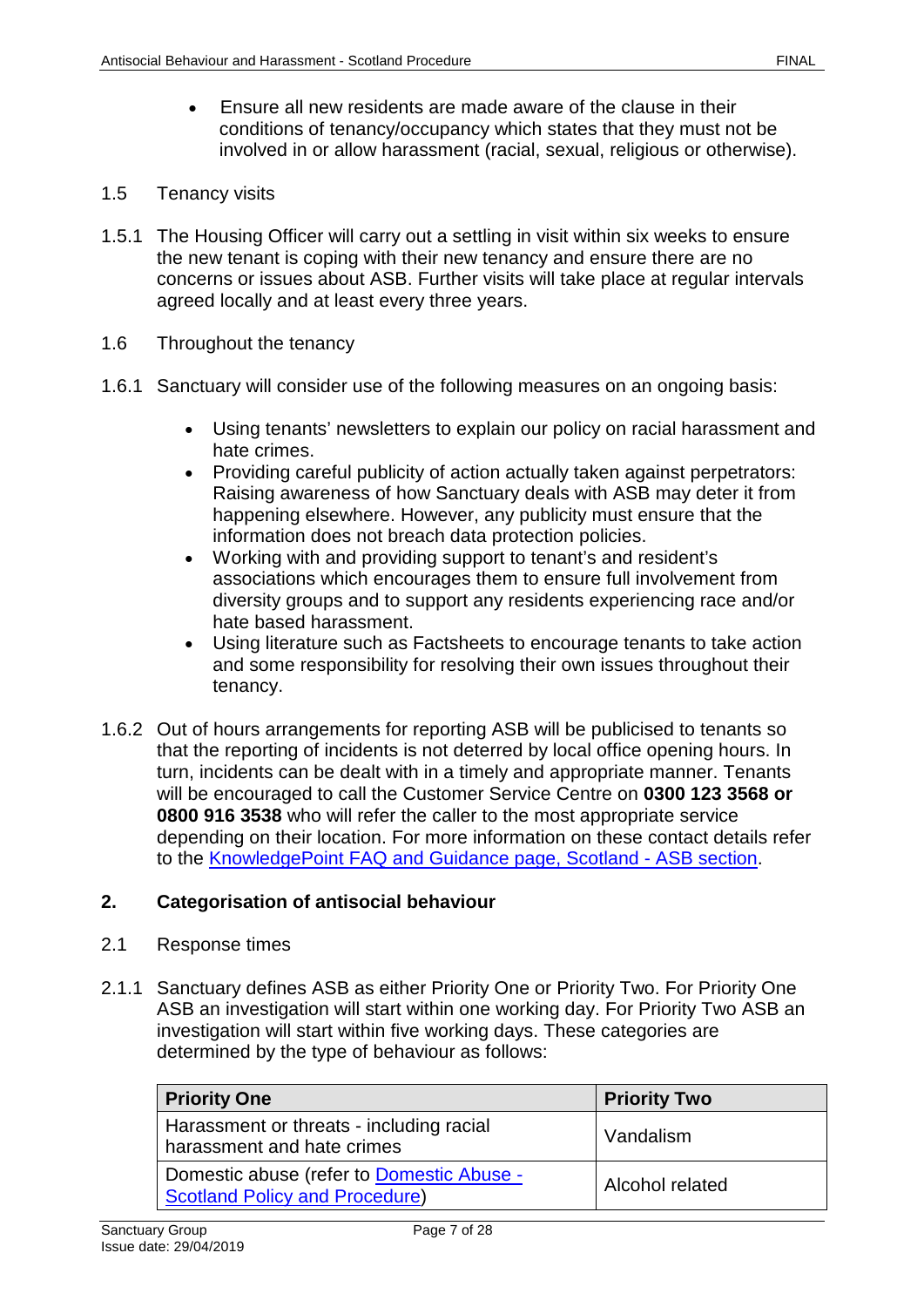| <b>Priority One</b>                                                         | <b>Priority Two</b>                                |
|-----------------------------------------------------------------------------|----------------------------------------------------|
| Criminal behaviour                                                          | <b>Vehicles</b>                                    |
| Hate related incidents (hate related harassment,<br>graffiti, violence etc. | Pet/animals (dog mess,<br>excessive barking, etc.) |
| Drugs - dealing/supply                                                      | <b>Noise</b>                                       |
| Other violence                                                              | Communal areas/loitering                           |
| Prostitution                                                                |                                                    |

- 2.2 Case definitions
- 2.2.1 Each ASB case logged on the React ASB IT system will have one of the following case definitions:
	- **Personal** designed to identify ASB incidents that the caller, call-handler or anyone else perceives as either deliberately targeted at an individual or group or having an impact on an individual or group rather than the community at large.
	- **Nuisance** those incidents where an act, condition, thing or person causes trouble, annoyance, inconvenience, offence or suffering to the local community in general rather than to individual victims.
	- **Environmental** deals with the interface between people and places. It includes incidents where individuals and groups have an impact on their surroundings including natural, built and social environments. Where a case has more than one case definition or develops more than one as the case progresses then a new case must be set up for each case definition. Please see the diagram below for an explanation of how this works in relation to the system.

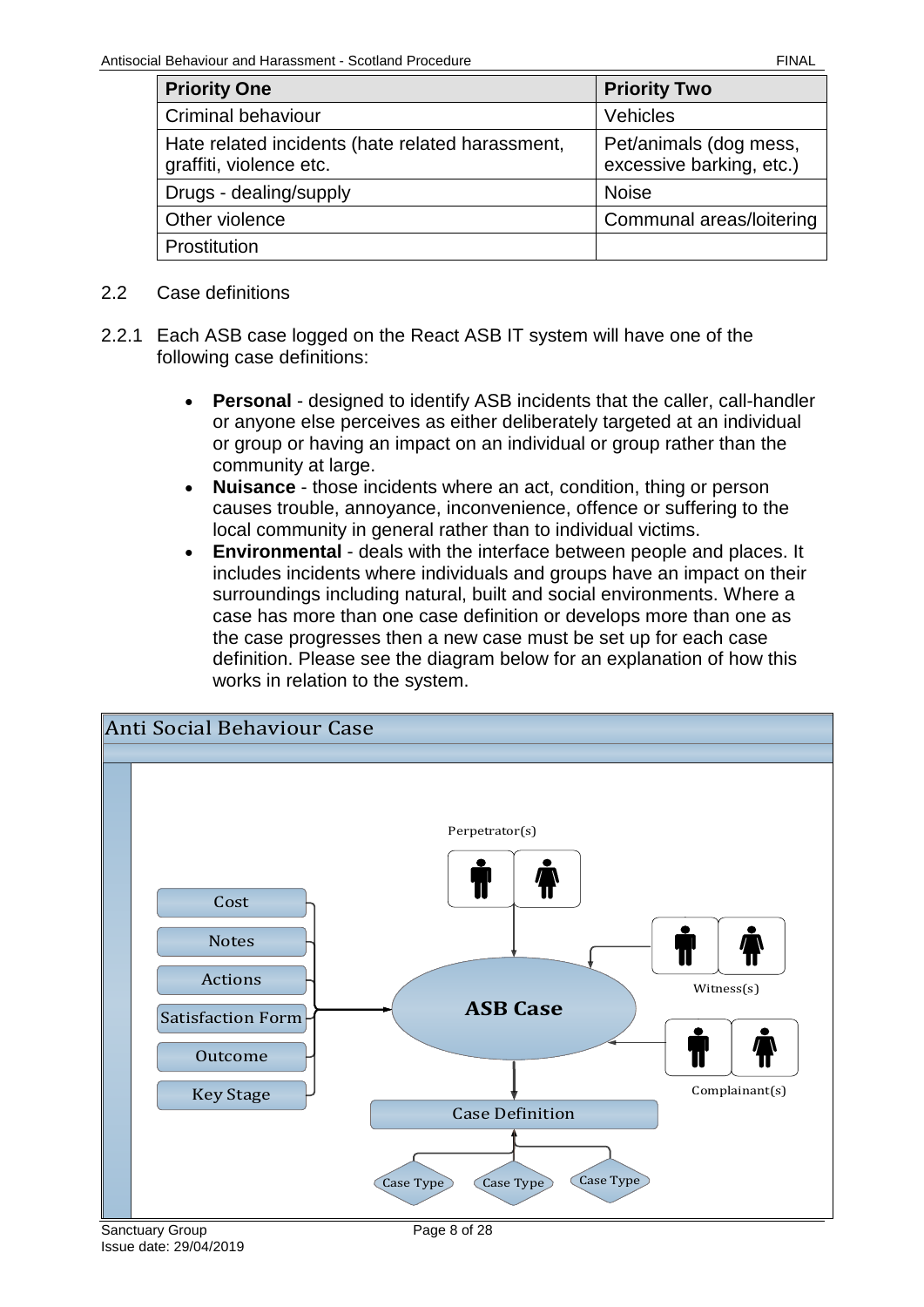## <span id="page-8-0"></span>**3. Initial report**

#### 3.1 Responding to the victim

- 3.1.1 The following actions should normally be taken when the initial report is received:
	- Check if the victim has any additional support needs which must be taken into consideration when attempting to communicate such as translation services or interpreters. Seek specialist services where appropriate (See Sanctuary's Inclusive Communication Guidance).
	- Confirm the identity by asking the person security questions (if our tenant), such as confirming their date of birth and full name and address;
	- Decide on the ASB Priority and arrange an interview within the appropriate timescale (1 or 5 working days see section 2.1); Let the victim know who will handle the case, where this is known;
	- The Case Officer will record an initial report of the incident on React if speaking with the victim over the telephone, or use they can use the Initial Incident Report Form (**Appendix 2**) to take notes if meeting with the victim in person. The initial report will include the following information:
		- o brief details of the incident including date, time and place;
		- o whether the perpetrator is known;
		- o details of any witness;
		- o whether there have been previous incidents; and
		- o whether the police or other agencies have been informed.
	- Send out Diary Sheets if appropriate and explain the process for using these. Ensure these are in the most appropriate format and language.
	- Consider whether, based on the information provided, there is a need to flag the incident as potentially racially motivated on React and notify relevant third party agencies
	- If it is believed that the incident involves racial harassment or hate crime, use the checklist of issues to discuss with the victim at this stage and complete an Action Plan (see **Appendix 3**).
	- Give the victim a list of relevant emergency phone numbers if appropriate, and outline how and when the complaint will be investigated (See [Catalogue of Advice Providers\)](file://service/shared/Scotland/Sanctuary%20in%20Scotland/Policies%20and%20Procedures/Catalogue%20of%20advice%20providers).
	- It is important to provide holistic assistance by working with multiple agencies and refrain from any actions that might cause upset where the perpetrator has a sensory impairment, disability or mental health issue. For example, take time to explain the importance of involving other agencies in the investigation or taking formal action should they have concerns about this, and seek agreement to proceed at each stage. Involve specialist organisations where the victim may need support with communication, or coming to terms with the incident.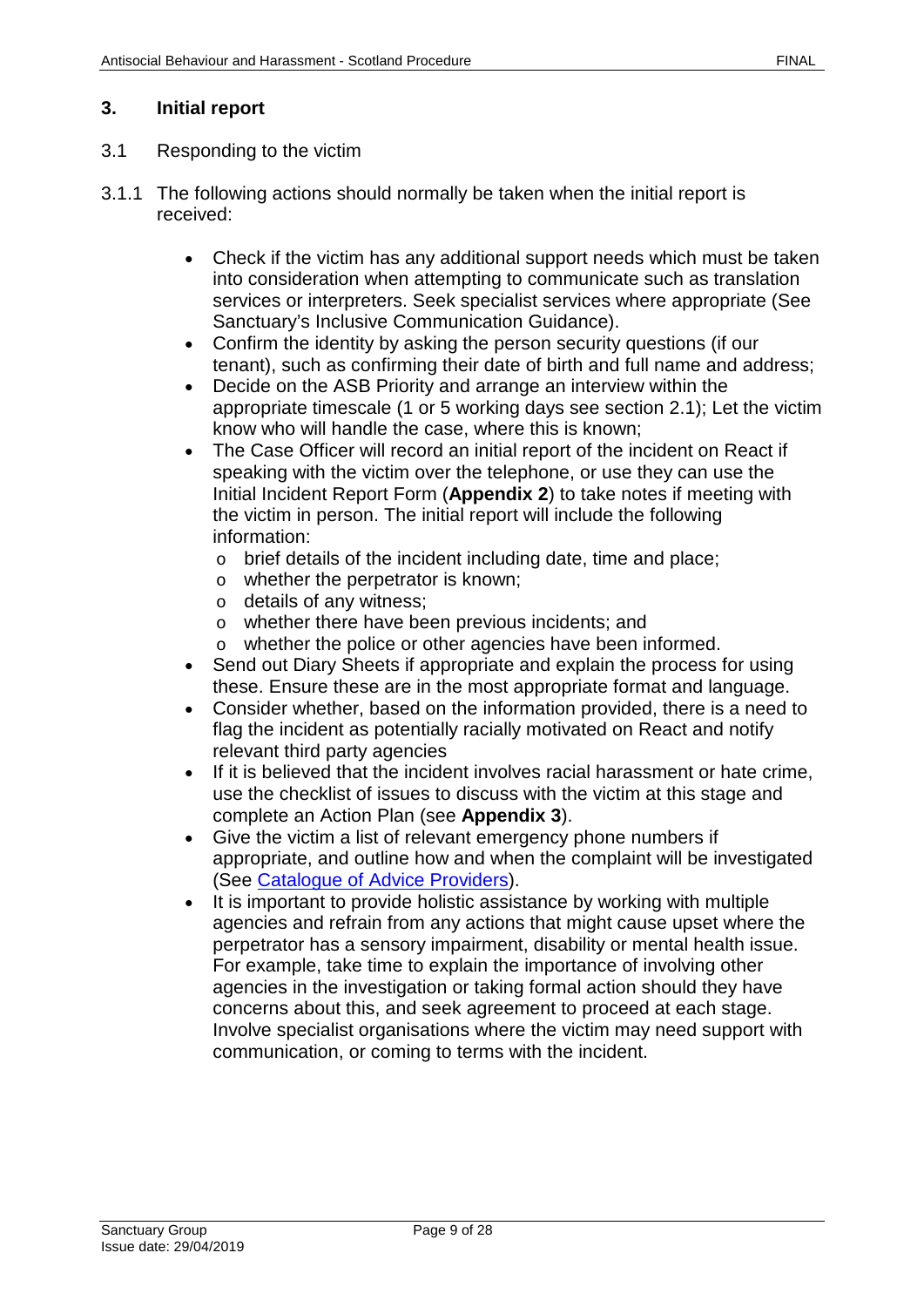#### 3.2 Assessing risk

- 3.2.1 When the initial report of ASB is received it is important to find out if there is any immediate danger to the victim, and if so contact the police by dialling 999. In some instances, the victim may not want police involvement. Even when this is the case Sanctuary may have an obligation to contact the police if the issue is a serious criminal one (for example an assault case, serious substance misuse, or drug dealing), and/or there is believed to be a threat to the victim's safety. Sanctuary may also have obligations to disclose information under our Safeguarding policies and procedures. If Sanctuary contacts the police against a victim's wishes, then the victim should be informed prior to doing so. Housing Officers should always refer to the Housing Manager before taking this course of action.
- 3.2.2 In serious cases of ASB, harassment and hate incidents (where there is no immediate danger), advise the victim to contact their local police immediately by dialling 101, or alternatively report the incident anonymously to Crimestoppers on 0800 555111.
- 3.2.3 If the victim states that he/she must flee the property, advice must be given on emergency accommodation (See [Catalogue of Advice Providers\)](file://service/shared/Scotland/Sanctuary%20in%20Scotland/Policies%20and%20Procedures/Catalogue%20of%20advice%20providers). Even where the victim does not suggest this, it is good practice for us to discuss this option with the victim if it is felt that there is a continued threat to the safety of the victim. If the victim has left or intends to flee the property, employees must remind the victim of the importance of keeping us informed of their whereabouts i.e. contact numbers etc. Where relevant, advice must be given on the implications on housing benefit and the victim referred for advice on claiming benefit on two homes.
- 3.2.4 When taking an initial report if it is believed that the situation could be putting a vulnerable adult or a child at risk then Sanctuary has a duty to report this to the local authority social work team. Please see the safeguarding policies and procedures for further detail on this.
- 3.2.5 After the initial report, the Case Officer should:
	- check the tenancy status and history of the victim;
	- check whether there are any vulnerabilities and/or communication barriers, health and safety issues;
	- consider whether security measures/emergency repairs are necessary; and
	- consider whether emergency legal action is required/being sought and if legal advice from the solicitor is needed.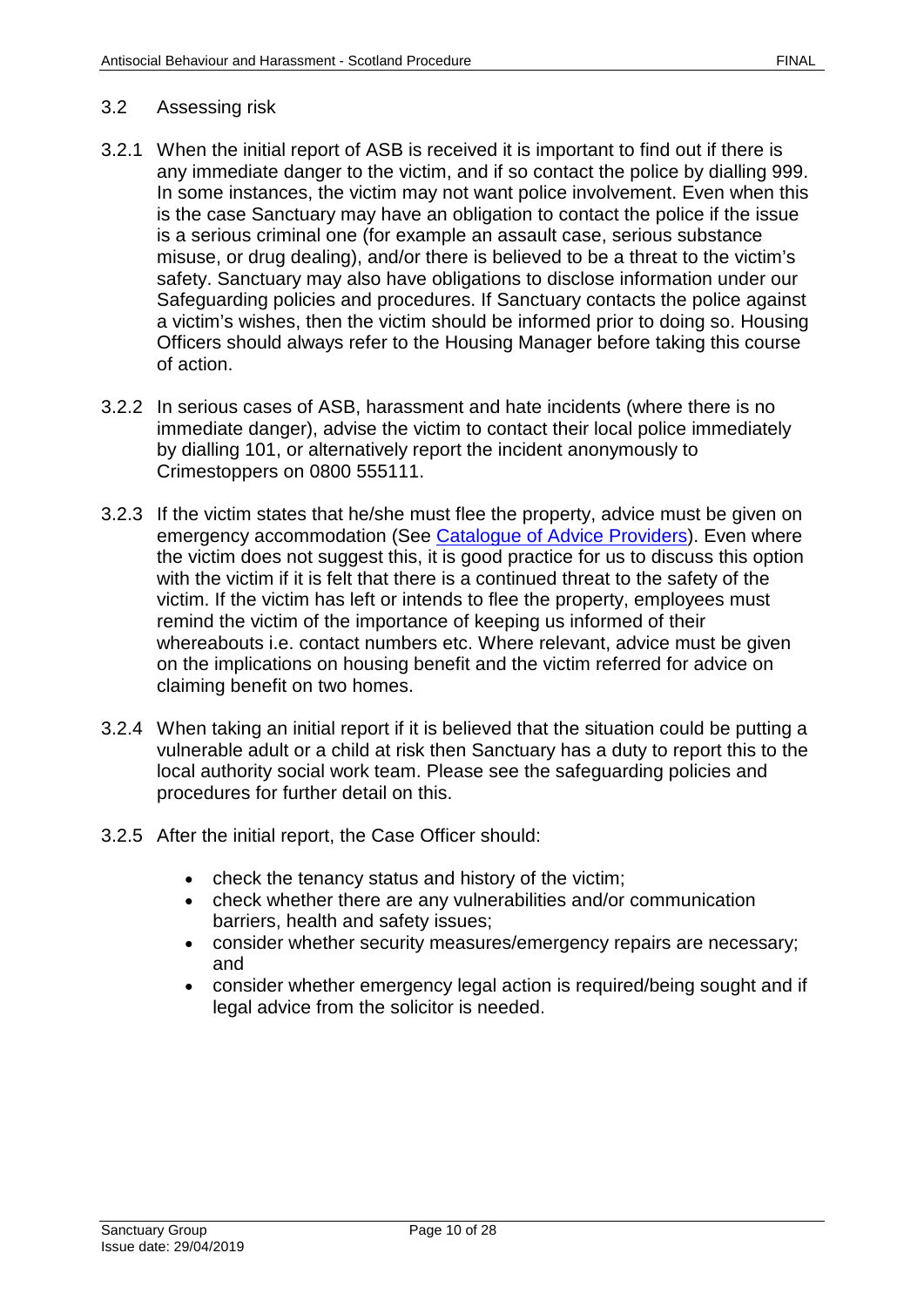#### 3.3 Immediate action

- 3.3.1 In serious cases of ASB, and always in relation to domestic abuse and harassment, there are certain activities that may need to be undertaken by employees urgently:
	- All repairs to 'make safe' properties resulting from harassment or domestic abuse must be treated as emergencies. For legal reasons repairs can be completed but not lock changes (unless the lock is beyond repair) where there is a joint tenancy, or the tenancy is in the sole name of the perpetrator (unless there is an exclusion order).
	- Sexist, racist, homophobic and obscene graffiti must be removed within 24 hours of it being brought to an employees' attention (photographs must be taken for future legal action).
	- Appropriate security measures put in place in the victim's home (e.g. alarms) if there is a continued threat against the victim. These must be undertaken in the shortest possible time. Liaise with the police and or relevant local authority services where relevant.
	- Employees must record a detailed description in React, and update OneSanctuary.
- 3.4 Working with third parties/specialist organisations
- 3.4.1 When the initial report is received, Housing Officers should signpost victims to any specialist organisations that can provide support (See Catalogue of Advice [Providers\)](file://service/shared/Scotland/Sanctuary%20in%20Scotland/Policies%20and%20Procedures/Catalogue%20of%20advice%20providers).
- 3.4.2 Where victims/witnesses of racial and hate crime do not feel comfortable reporting the matter directly to the Police, Housing Officers should signpost such cases to Third Party Reporting Centres to ensure all victims/witnesses are able to report such incidents. Police Scotland work closely with these Centres, providing training to their staff. The Centres can assist a victim or witness in submitting a report, or making a report on the victim/witnesses' behalf. The Centres will then pass this information on to the police, with the victims/witnesses' permission. For examples of how Third Party Reporting Centres have been used and to access a list of local Centres see the [Catalogue of Advice Providers](file://service/shared/Scotland/Sanctuary%20in%20Scotland/Policies%20and%20Procedures/Catalogue%20of%20advice%20providers) and search under Scotland Police.
- 3.4.3 Housing Officers should familiarise themselves with the details of their local Centres and other specialist agencies in their area.
- 3.4.4 Before sharing any information with a third party or specialist organisation, it is important to refer to any local information sharing protocols in place. Sanctuary may in some circumstances share information without the victim's consent with any organisation known as a 'relevant authority', which includes local authorities, the police and other RSLs (See ASB [and Harassment](https://solis/PolicyManagement/policy/Policies/Forms/Policy%20Document%20Set/docsethomepage.aspx?ID=4360&FolderCTID=0x0120D52000DE99EA054D4DF944BE591D81E49729D0008C670BDB86BED740B0B89E295CD8357C&List=a03723e1-d48b-4958-9669-9b86a90ef8b0&RootFolder=%2FPolicyManagement%2Fpolicy%2FPolicies%2FAntisocial%20Behaviour%20and%20Harassment%20%2D%20Scotland&RecSrc=%2FPolicyManagement%2Fpolicy%2FPolicies%2FAntisocial%20Behaviour%20and%20Harassment%20%2D%20Scotland) - Scotland [Policy](https://solis/PolicyManagement/policy/Policies/Forms/Policy%20Document%20Set/docsethomepage.aspx?ID=4360&FolderCTID=0x0120D52000DE99EA054D4DF944BE591D81E49729D0008C670BDB86BED740B0B89E295CD8357C&List=a03723e1-d48b-4958-9669-9b86a90ef8b0&RootFolder=%2FPolicyManagement%2Fpolicy%2FPolicies%2FAntisocial%20Behaviour%20and%20Harassment%20%2D%20Scotland&RecSrc=%2FPolicyManagement%2Fpolicy%2FPolicies%2FAntisocial%20Behaviour%20and%20Harassment%20%2D%20Scotland) section 8).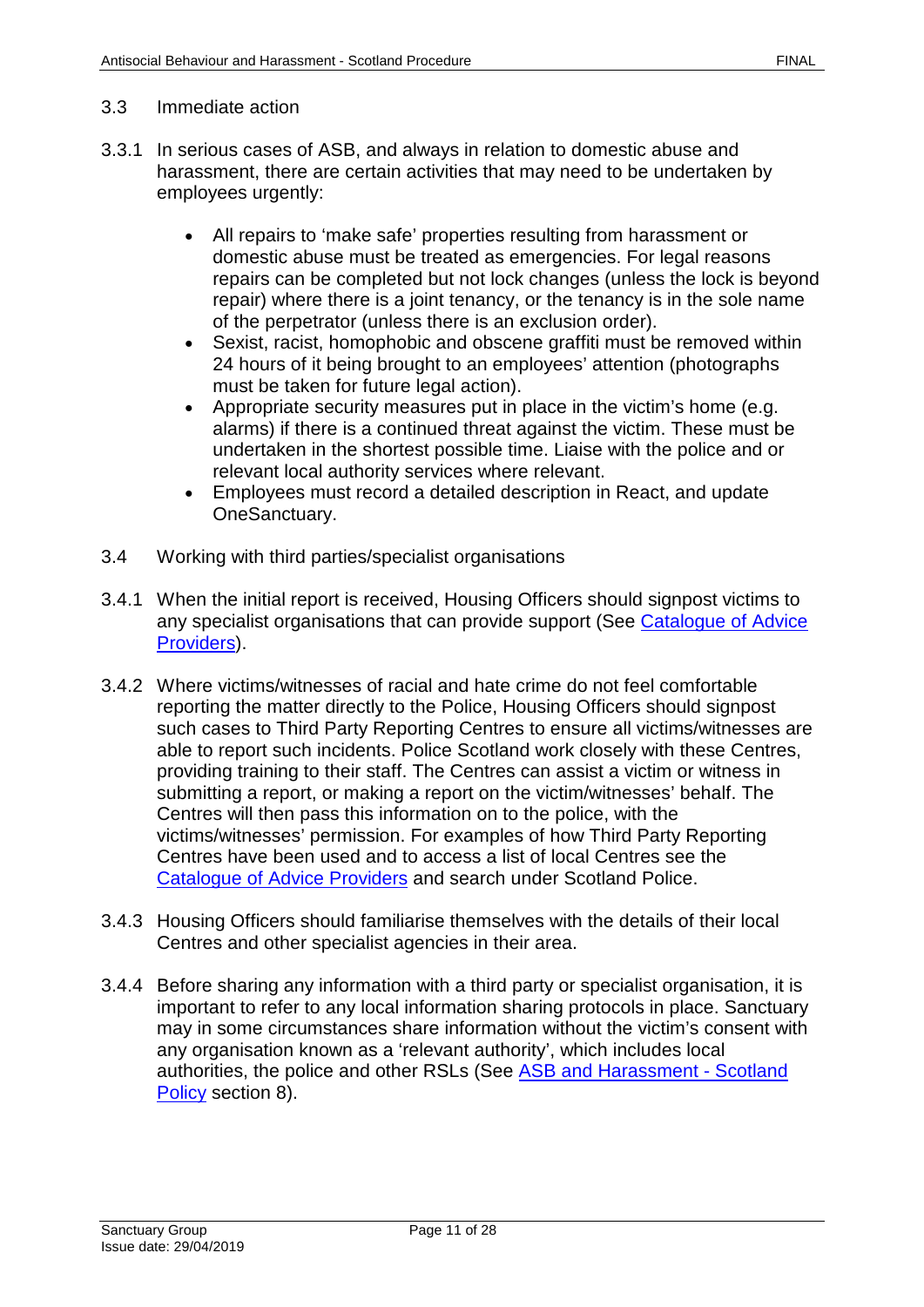- 3.4.5 If the initial report is from a third party or specialist organisation that is not a 'relevant authority' then consent in writing must be sought from the customer to discuss the matter in detail with the third party. Without this consent, reports from a third party should be taken and logged on React but details about our customer must not be disclosed, until consent is received (unless there is an information sharing protocol in place).
- 3.4.6 If the report has been received by a third party, the victim may not wish to discuss the incident via a formal interview at this point. If the victim does not wish to discuss their situation it is acceptable not to have a formal interview, but employees must offer basic advice (i.e. giving out the number for a relevant organisation or advice line) and give the victim the option to discuss further when required and then close the case.
- 3.5 Recording the complaint
- 3.5.1 React must be used to keep full and accurate records of any contact, communication and developments throughout an ASB case. This information is used for performance management purposes, and is especially important for cases that proceed to legal action. It is vital that records are taken while details are fresh in the mind, as these may be relied on if the officer is called as a witness in court.
- 3.5.2 If the case is related to an existing case, then add the pending note to the existing case. If it is a new case, set up the new case on React. Ensure brief details are recorded on the reporters' account in OneSanctuary including the case reference number, on a CIC interaction.
- 3.5.3 If the complaint is anonymous, then record details on OneSanctuary/React, and investigate as far as possible in line with this procedure.
- 3.6 Complaints against owner occupiers or private tenants
- 3.6.1 If a tenant reports ASB by a private tenant or owner occupier, refer to any locally agreed service level agreements in place first.
- 3.6.2 If the issue is lower level ASB, this issue may be raised with the other party in an effort to resolve the matter, for example by contacting the owner / tenant and asking them to be considerate of their neighbours. If the issue is more serious, or there is no immediate resolution, it is normal to refer the case to the local authority or police.
- 3.6.3 When one of our tenants reports ASB by a private tenant or owner occupier, a case should be opened on record details on OneSanctuary/React. Housing Officers should maintain contact with the local authority, and keep the case open until the outcome has been found out and recorded; making sure the victim has been kept informed throughout.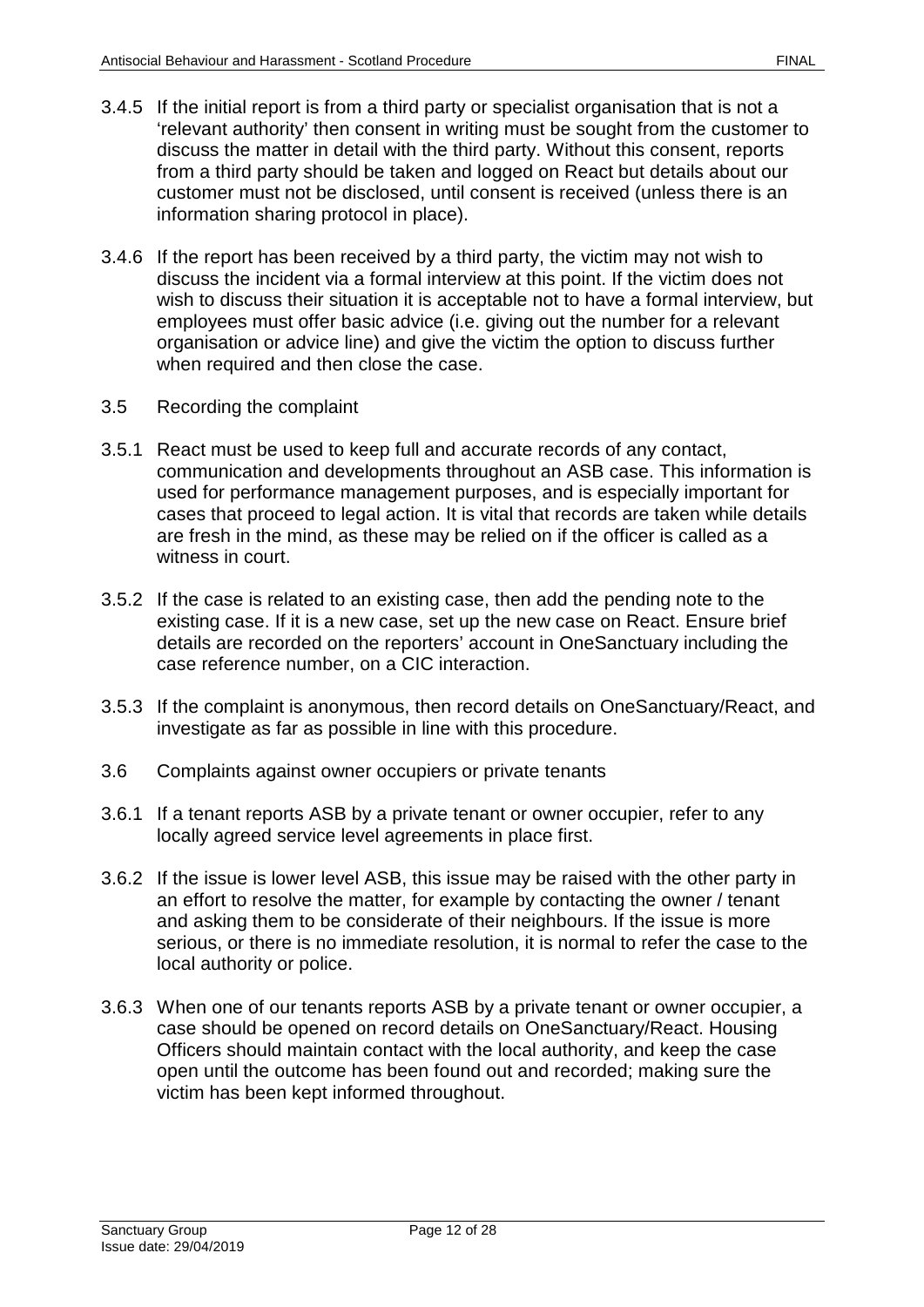#### <span id="page-12-0"></span>**4. Investigation stage**

- 4.1 Procedure overview
- 4.1.1 The investigation stage is key to the effective management of ASB. Below is an outline of the action to be taken at the investigation stage of an ASB case.
- 4.2 Complete an interview with the victim
- 4.2.1 ASB can affect people in different ways. People may show their emotions in different ways, and may not seem as affected by the ASB as they actually are. The relationship between the victim and the perpetrator may influence how the victim is affected by the ASB. Employees must ensure that empathy and honesty is shown to the victim, regardless of the level of ASB reported. Employees must not be judgemental or dismissive in any way and should agree the case management actions based on the victim's needs rather than their own views on what is needed. When ASB is reported, victims need to feel confident and reassured at the first point of contact that:
	- they are being taken seriously;
	- swift action is being taken to address the behaviour of the perpetrator; and
	- sanctuary will do everything in its power to protect them from intimidation at any stage of the ASB case being dealt with.
- 4.2.2 Guidance on the type of information required from the victim is provided in **Appendix 4**. In addition:
	- agree review times including the frequency of further contact with the victim and when they can expect to receive updates on the progress of the investigation;
	- discuss expected outcomes;
	- consider other organisations to contact, relevant emergency phone numbers and victim support agencies if applicable; and
	- discuss legal powers available to landlord.
- 4.2.3 When a case is not of an apparently serious nature e.g. noise nuisance, the Housing Officer may suggest that the tenant visits the alleged perpetrator of the nuisance to explain the problem and seek a solution. However, Housing Officers must make a judgement call on whether this is a sensible course of action based on the circumstances. The victim may be told that this course of action might help to diffuse the situation. It might be that the alleged perpetrator is not aware they are causing a nuisance. The victim will be advised that in some cases intervention by a Housing Officer might give the impression that the complainant is being heavy handed using an 'official' to 'accuse' the person of unsatisfactory behaviour and this could cause the case to escalate.
- 4.2.4 Give the victim Diary Sheets if appropriate and explain how to use these and how frequently they need to be returned.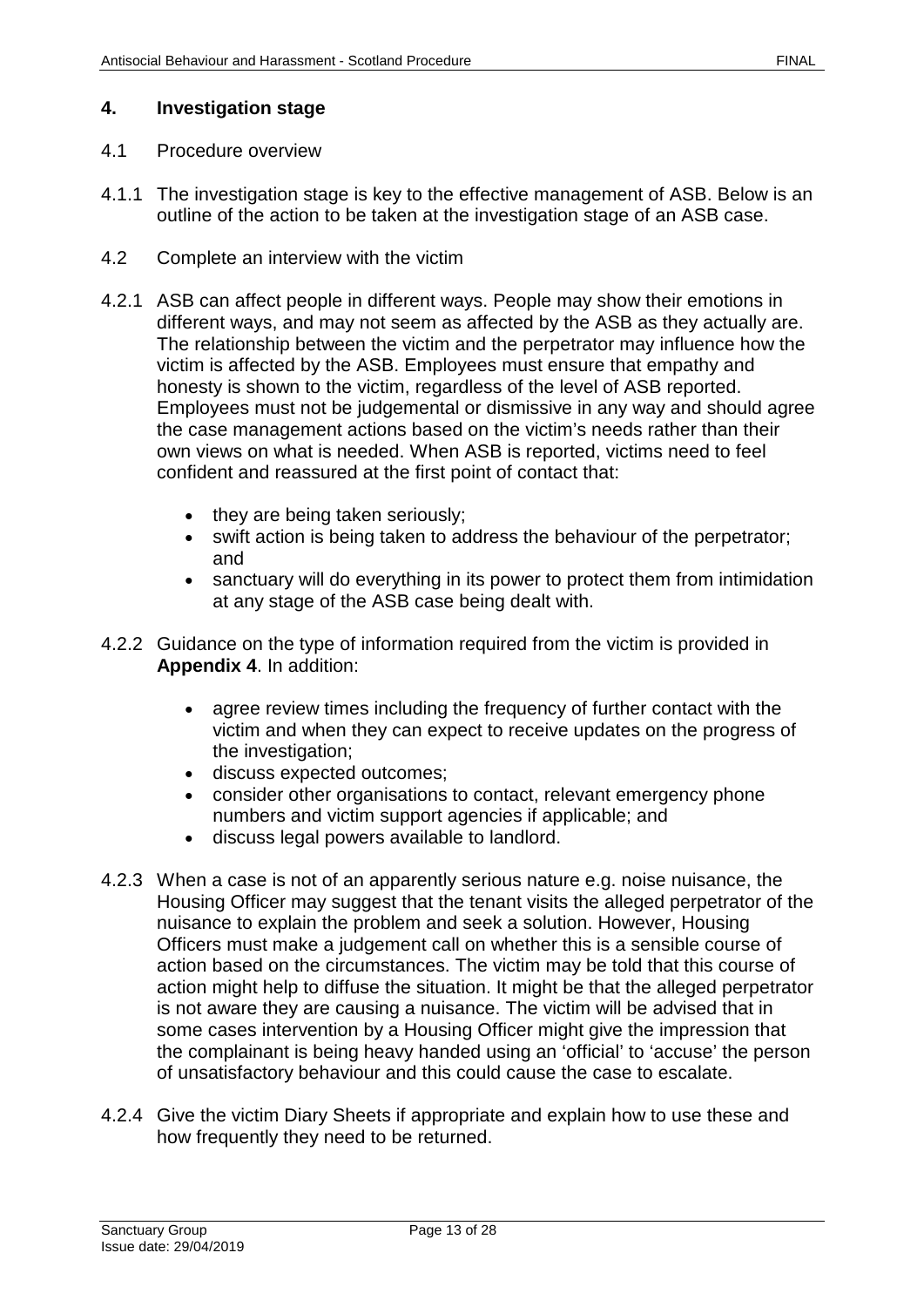- 4.2.5 Contact the victim to outline what has been agreed and what will happen next (within three days of interview)
- 4.2.6 Employees must maintain contact with the victim as the case progresses. In addition, employees must:
	- work towards case resolution;
	- consider what early intervention action can be put in place;
	- offer ongoing support to victim (including reassessing the vulnerability risk assessment matrix);
	- liaise with other organisations, etc.; and
	- regularly review the agreed actions (and their impact) with the victim.
- 4.2.7 If an employee speaks to any resident, complainant, victim or any person who is **threatening suicide**, the employee must remain calm. They must advise the person to call the Samaritans on 08457 90 90 90. Samaritans provide confidential, non-judgmental emotional support, 24 hours a day for people who are experiencing feelings of distress or despair, including those which could lead to suicide. If a threat of suicide has been made or the employee believes that the person is at high risk, they should speak to a manager and call the Police on 999, requesting they check on the person at risk as soon as possible.
- 4.3 Complete an interview with any witnesses
- 4.3.1 Arrange and undertake interviews with any witnesses (as soon as possible and within a maximum of 10 working days).
- 4.3.2 Victims and witnesses must be advised as soon as is practicably possible, who to contact throughout the ASB case. Employees are responsible for ensuring that victims and witnesses are offered support at the first point of contact, throughout the case handling, and also after the ASB case has been closed.
- 4.3.3 Sometimes people are not prepared to act as witnesses to ASB because they are concerned about possible reprisals. On some occasions therefore, the services of professional third party witnesses may be engaged.

#### <span id="page-13-0"></span>**5. Guidance on interviewing the victim and witnesses**

- 5.1 Guidance on the information required from interviews is provided in **Appendix 4**.
- 5.2 Consider your own health and safety needs before undertaking home visits (see the Personal Safety - [Group Procedure\)](https://solis/PolicyManagement/policy/Policies/Forms/Policy%20Document%20Set/docsethomepage.aspx?ID=4861&FolderCTID=0x0120D52000DE99EA054D4DF944BE591D81E49729D0008C670BDB86BED740B0B89E295CD8357C&List=a03723e1-d48b-4958-9669-9b86a90ef8b0&RootFolder=%2FPolicyManagement%2Fpolicy%2FPolicies%2FPersonal%20Safety%20%2D%20Group&RecSrc=%2FPolicyManagement%2Fpolicy%2FPolicies%2FPersonal%20Safety%20%2D%20Group).
- 5.3 Where appropriate the victim/witness must be interviewed in their preferred manner, for example in their own home, over the telephone or in an office. The victim may wish to have a friend or family member present. Any additional needs (e.g. in relation to disability or communication) must be taken into account and support offered/arranged prior to the interview.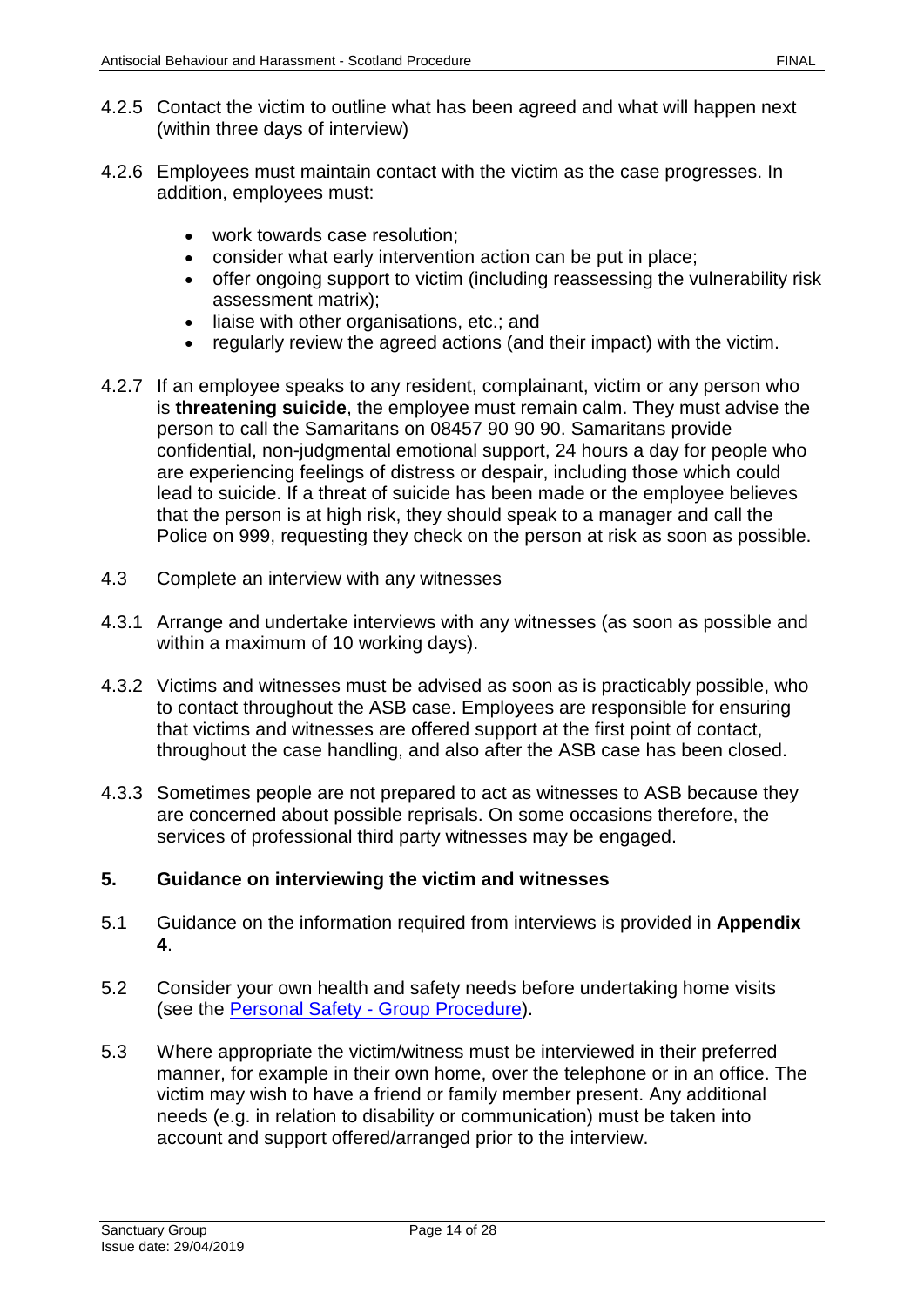- 5.4 In some cases of ASB or harassment it may be the victim's wishes to have a specific gender or ethnicity of the employee dealing with the incident. This would only be in those instances where it is appropriate to interview victims and witnesses without impeding any external investigations.
- 5.5 Where appropriate, Sanctuary should do everything in its power to ensure such requests can be met. This includes involving other experts or services where appropriate and being clear with the victim of the options, especially if this means that their needs cannot be met within the desired timescale.
- 5.6 The objective of the interview is to attempt to establish the facts and agree a plan for resolution of the issues highlighted. Summarising regularly helps maintain a focus of the questions, and allows the employees to confirm that they have understood the victim correctly. In cases of harassment or serious ASB victims must be referred to specialist counselling and support services such as victim support groups, harassment support groups and domestic abuse support groups where appropriate.
- 5.7 During an interview, employees must approach the victim/witness in a sensitive manner, as the situation may be upsetting and difficult for them. Employees must:
	- remain objective and neutral and record evidence in support of the allegations;
	- be honest and realistic as to the extent of the action(s) that can be taken, the timescales involved and what is expected of the victim;
	- explain that the information may be disclosed to the person(s) complained about, but that Sanctuary will not disclose the identity of the victim unless permission has been granted;
	- explain that as it may be obvious who has reported the incident, the victim must be made aware of the potential consequences of this and asked for their continued agreement for us to interview the alleged perpetrator;
	- inform the victim if another organisation needs to be involved;
	- must request from the victim any other supporting evidence such as letters from the victim's GP, if there has been physical injury; and
	- if appropriate, advise the victim on services that can offer independent support or advice.
- 5.8 During an interview, whilst it is expected that the officer should probe to get all the information they need to properly assess the situation, no attempts must be made to undermine the victim's confidence by challenging the validity of their statement or by under-estimating the effect the ASB has on the victim.
- 5.9 At the interview employees should, where appropriate, consider discussing the possibility of mediation. Mediation is often most effective where relationships have broken down between neighbours and especially when started early in a complaint of ASB. Please see **Appendix 5** for further guidance on mediation.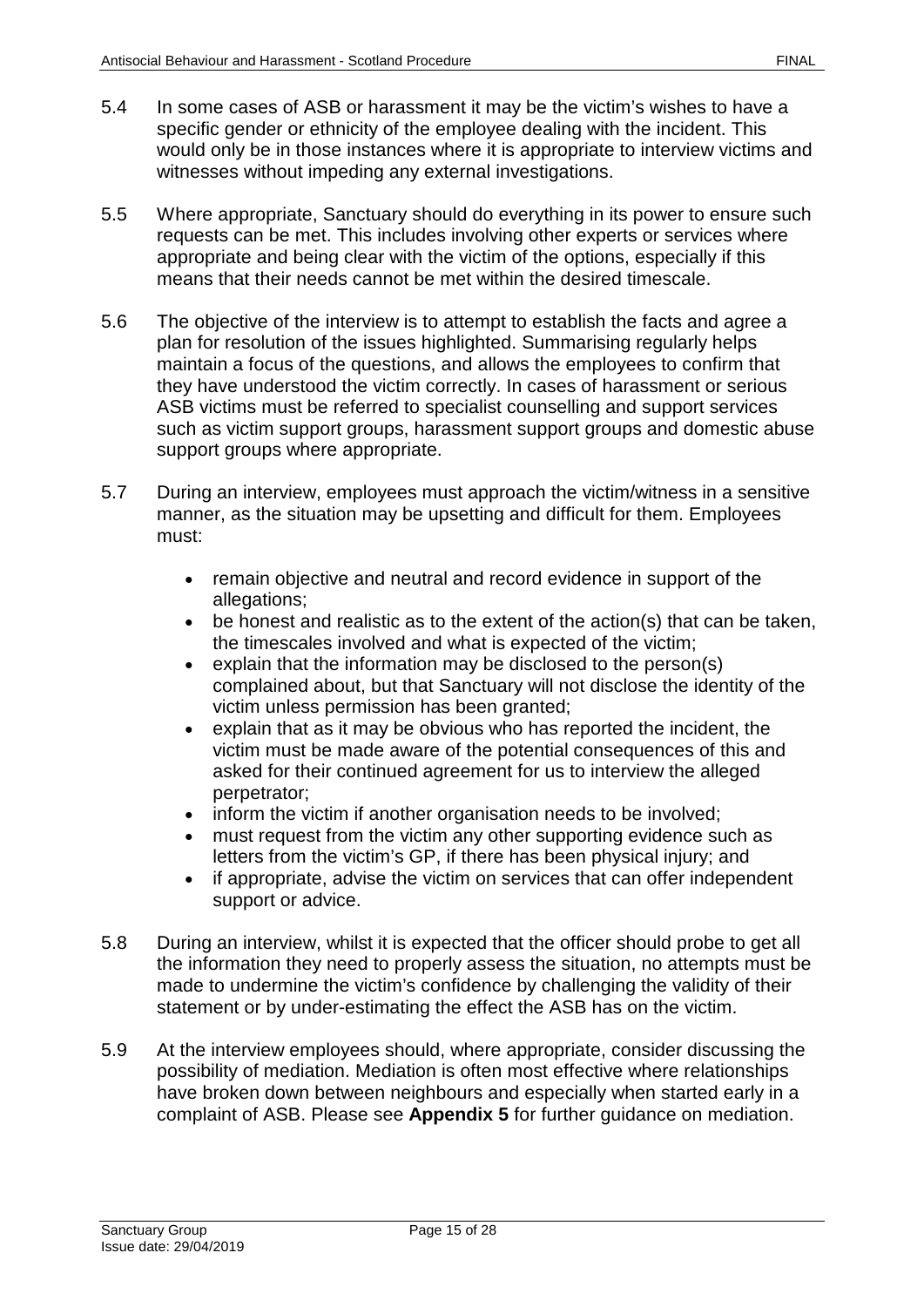#### <span id="page-15-0"></span>**6. Interviewing the alleged perpetrator**

#### 6.1 Organising the interview

- 6.1.1 Arrange and undertake interview with the alleged perpetrator if appropriate (as soon as possible and within a maximum of 10 working days). Where the perpetrator of racial harassment or hate crime is a Sanctuary tenant, the interview should take place within 48 hours of the full interview with the victim. When the interview is not completed within this timescale (e.g. as a result of a direct police request) a record should be kept on React on the reasons for the delay and this should be reviewed every 48 hours. Alleged perpetrators will be given the opportunity to have someone of their choosing present to act as a witness, act on their behalf or provide support.
- 6.1.2 The purpose of the interview is to inform the alleged perpetrator of the allegation that has been made against them, to draw to their attention the conditions of their tenancy agreement and the potential consequences of their actions, and reinforce our proactive stance on tackling nuisance. The aim is to establish the facts of the case and find a resolution to the problem. The interview must be presented as a positive opportunity for the alleged perpetrator to offer their perspective on the allegations and if appropriate for them to suggest ways in which to resolve the situation. The primary objective is to prevent further incidents arising.
- 6.1.3 In some cases, it may be necessary for employees to visit perpetrators in pairs if there are any potential safety issues. Where serious concerns exist, interviews with perpetrators should be held at an office (see the [Personal](https://solis/PolicyManagement/policy/Policies/Forms/Policy%20Document%20Set/docsethomepage.aspx?ID=4861&FolderCTID=0x0120D52000DE99EA054D4DF944BE591D81E49729D0008C670BDB86BED740B0B89E295CD8357C&List=a03723e1-d48b-4958-9669-9b86a90ef8b0&RootFolder=%2FPolicyManagement%2Fpolicy%2FPolicies%2FPersonal%20Safety%20%2D%20Group&RecSrc=%2FPolicyManagement%2Fpolicy%2FPolicies%2FPersonal%20Safety%20%2D%20Group)  Safety - [Group Procedure\)](https://solis/PolicyManagement/policy/Policies/Forms/Policy%20Document%20Set/docsethomepage.aspx?ID=4861&FolderCTID=0x0120D52000DE99EA054D4DF944BE591D81E49729D0008C670BDB86BED740B0B89E295CD8357C&List=a03723e1-d48b-4958-9669-9b86a90ef8b0&RootFolder=%2FPolicyManagement%2Fpolicy%2FPolicies%2FPersonal%20Safety%20%2D%20Group&RecSrc=%2FPolicyManagement%2Fpolicy%2FPolicies%2FPersonal%20Safety%20%2D%20Group).
- 6.2 Identifying responsibility for taking action
- 6.2.1 If the incident is being investigated by another organisation such as the police, it would not be appropriate to interview the perpetrator without the express consent of the organisation undertaking the investigation. In these cases, employees must take their lead from the investigating organisation and undertake any tasks as directed.
- 6.2.2 Where the alleged perpetrator is a tenant of another landlord then employees are expected to work in partnership with the landlord in question and for that landlord to undertake the interview with the alleged perpetrator under their policies and procedures.
- 6.3 Victim/perpetrator confidentiality
- 6.3.1 The perpetrator will normally only be contacted if the victim gives their consent to do so. If the issue is a serious criminal one (for example a significant assault case, or drug dealing) and the Housing Officer believes there is a duty to inform the police, then guidance should be sought from the Housing Manager. If the police are contacted against a victim's wishes, then the victim should be informed prior to doing so.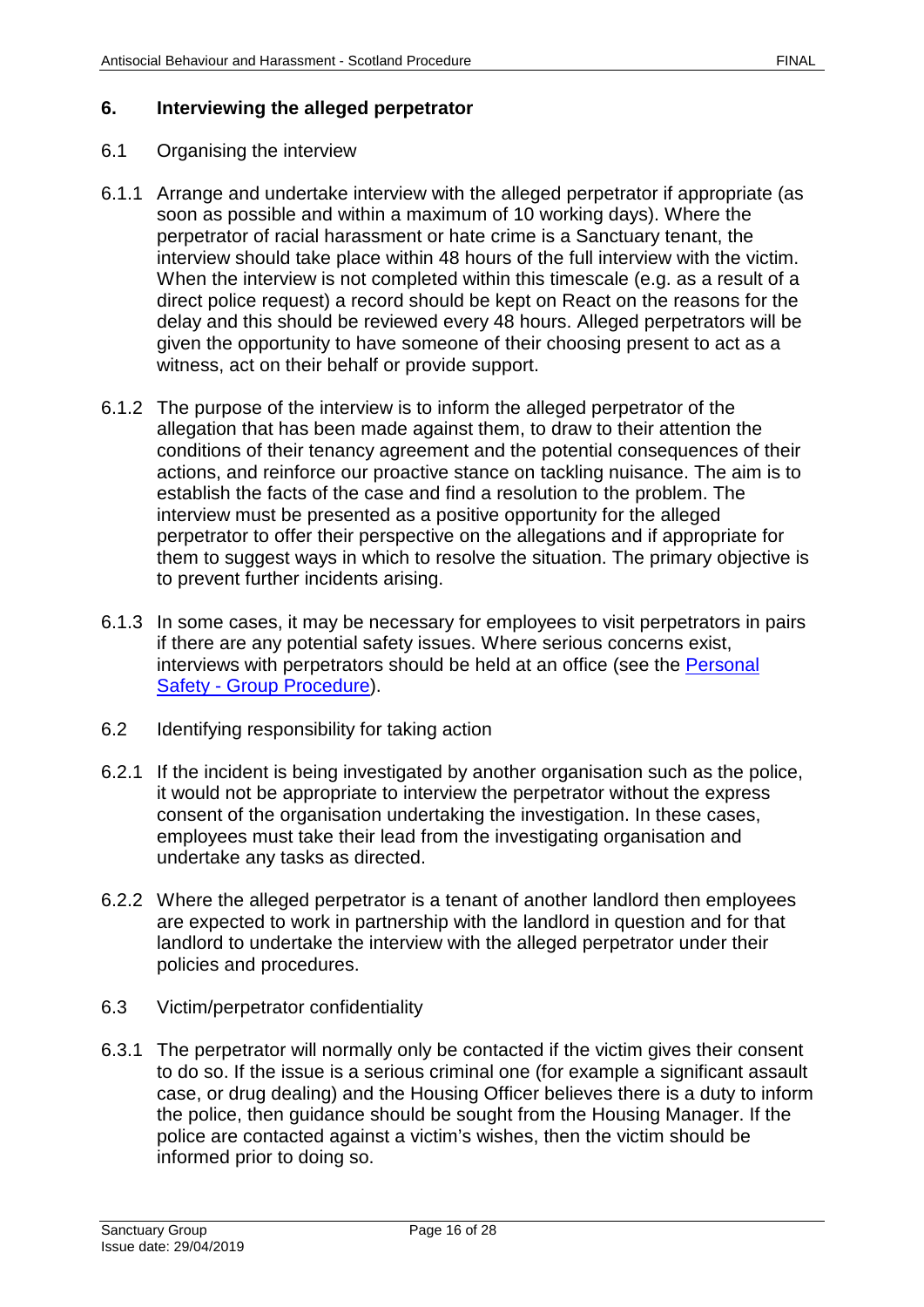- 6.3.2 If the incident is specific to the victim i.e. they have allegedly suffered by a direct act by the perpetrator, then it may not be possible to talk in general terms. The victim must be made aware beforehand that to pursue the incident against the perpetrator, specific reference needs to be made to the victim as it would then be obvious who has reported the incident. The victim needs to be made aware of the potential consequences of this, and be in agreement for us to interview the alleged perpetrator and proceed to investigate the case.
- 6.3.3 As noted above, the victim must be kept informed of the outcome of the interview with the perpetrator. However, Sanctuary must not disclose any of the perpetrator's personal details as this would breach confidentiality.
- 6.3.4 Any customer, including perpetrators/victims of an ASB case, has a right to a Data Subject Access Request (DSAR). If any individual makes a DSAR, Sanctuary must provide them with details of all personal information that it holds about them, but without breaching the confidentiality of any other individual. When recording case information, always be aware that the information is potentially subject to DSAR. For further information refer to the Data Protection - Group [Policy and Procedure.](https://solis/PolicyManagement/policy/Policies/Forms/Policy%20Document%20Set/docsethomepage.aspx?ID=4012&FolderCTID=0x0120D52000DE99EA054D4DF944BE591D81E49729D0008C670BDB86BED740B0B89E295CD8357C&List=a03723e1-d48b-4958-9669-9b86a90ef8b0&RootFolder=%2FPolicyManagement%2Fpolicy%2FPolicies%2FData%20Protection%20%2D%20Group&RecSrc=%2FPolicyManagement%2Fpolicy%2FPolicies%2FData%20Protection%20%2D%20Group)
- 6.4 How to carry out the interview
- 6.4.1 Where this interview takes place over the telephone employees must ensure that they are speaking to the correct person by asking the person security questions (if our tenant), such as confirming their date of birth and full name and address.
- 6.4.2 When interviewing the alleged perpetrator employees must:
	- outline Sanctuary's ASB policy and what is expected of the alleged perpetrator;
	- ensure that their approach to the alleged perpetrator is objective;
	- ensure an ASB notepad entry is created which gives the reference number for the ASB complaint. All further contact with the alleged perpetrator is logged on React;
	- explain the details of the complaint (outlining times and dates as appropriate) to the alleged perpetrator and let them respond.
	- take detailed notes of the response, avoid generalities and accurately record all the relevant facts, such as what was seen and heard, when and where. Question thoroughly any discrepancies or counter allegations. If relevant, care must be taken at all times not to reveal the identity of the victim;
	- try to establish whether there is an underlying reason for the allegations;
	- inform the alleged perpetrator if other organisations have or are likely to be contacted;
	- on the basis of the evidence advise the alleged perpetrator of the next course of action;
	- reinforce the conditions of the tenancy (if appropriate); and
	- seek any witnesses' details that could support the alleged perpetrators version of events.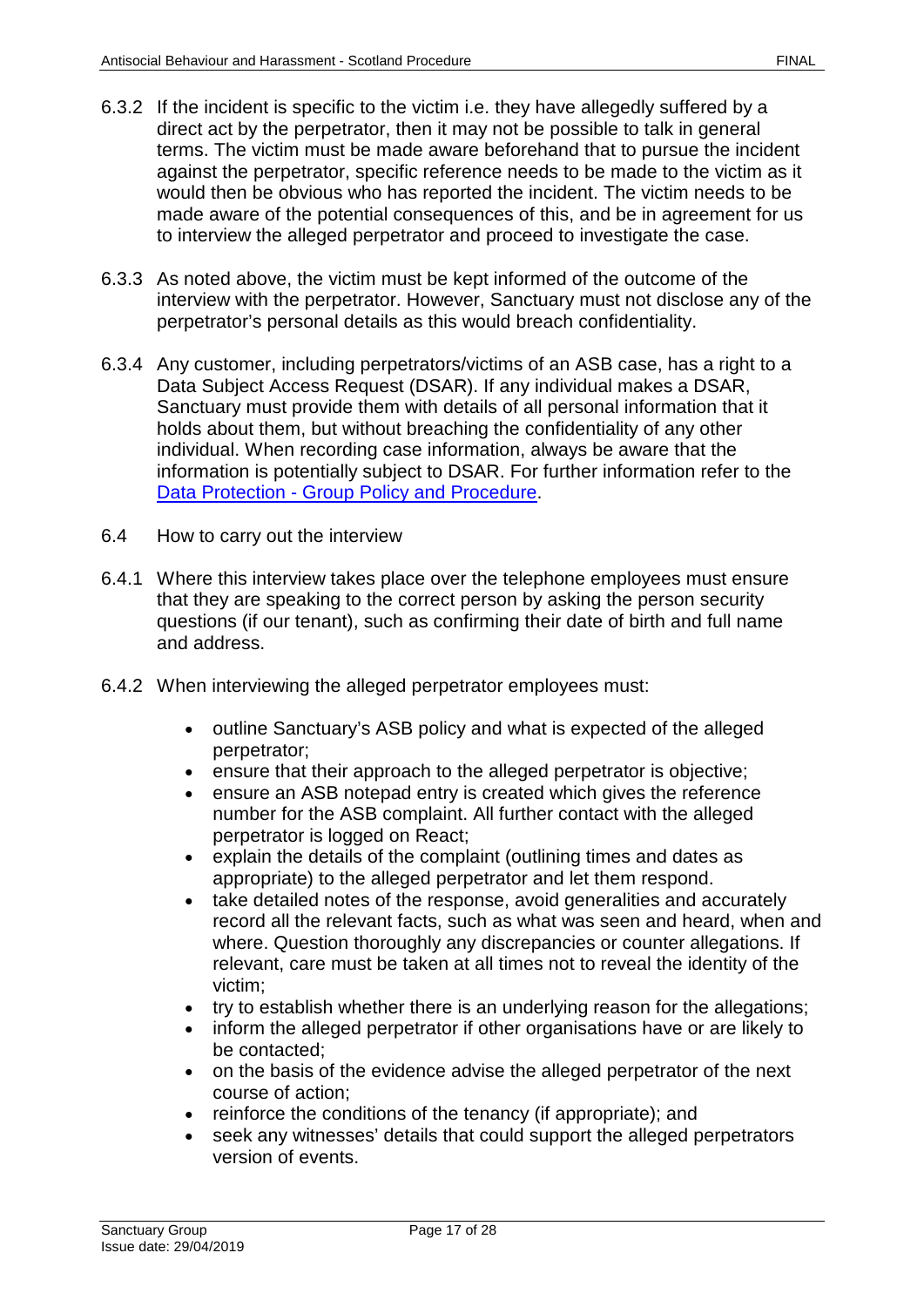- 6.4.3 If the matter is sufficiently serious the alleged perpetrator should be told prior to the interview starting that:
	- the allegations are about a breach of tenancy agreement; and
	- notes will be taken which may be used in evidence if a decision is made to proceed with legal action, now or in the future.
- 6.4.4 Once the incident has been put to the alleged perpetrator, let them respond. Detailed notes of the interview must be made. It may be appropriate to give further details of the incident at this stage to clarify a particular point, but care must be taken not to breach any confidentiality or to stray into subjective views or hearsay.
- 6.4.5 Where possible employees should offer advice on organisations that can offer independent legal advice or support to assist the alleged perpetrator. In supported housing services the resident would also receive support from employees throughout the process.

#### <span id="page-17-0"></span>**7. Result of the investigation**

- 7.1 Best Practice notes
- 7.1.1 Early intervention can often resolve low level ASB and prevent ASB from escalating to a more serious level. Early intervention can involve one to one visits by employees, warning letters, mediation and restorative justice. Effective work by employees and other agencies at an early stage often has the best results for the victim, perpetrator and the organisation.
- 7.1.2 Employees must communicate the progress of the case with perpetrators throughout the investigation as a preventative measure. There must be a prevention and early intervention stance towards perpetrators. Enforcement action must only be taken when it is necessary and reasonable to do so.
- 7.2 Evidence requirements
- 7.2.1 Employees must note that not all cases will require corroboration, and it is not a pre-requisite to pursuing legal action, but you do need to ensure that you have a strong case to increase the chances of success. It is therefore important to always manage the victims' expectations. Remember that sufficient evidence can be sought and provided from other means, such as professional witnesses, like the police, conflict resolution teams (Local Authority) and other council services.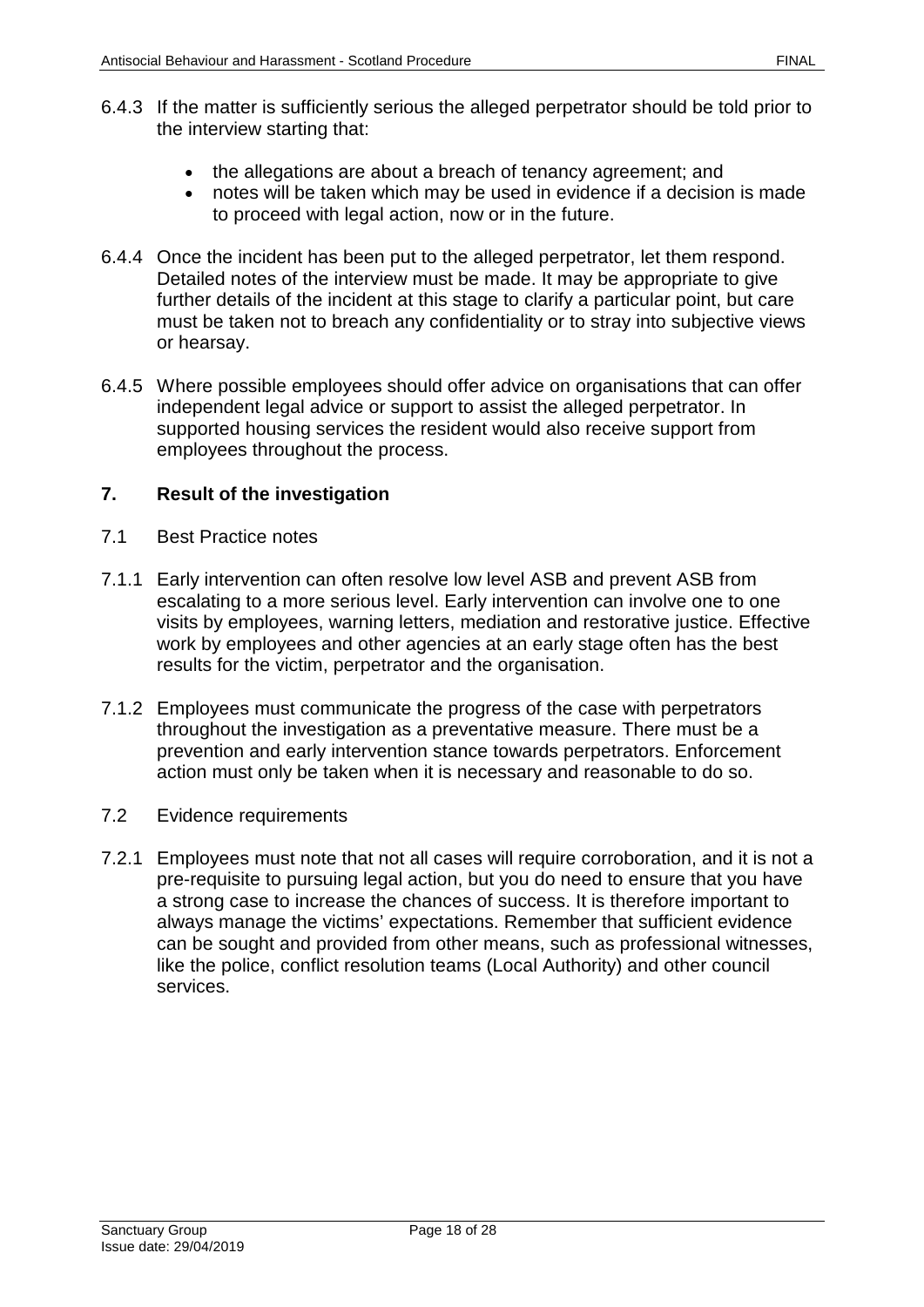- 7.3 Perpetrator denies ASB and/or no evidence of ASB
- 7.3.1 If the interview with the alleged perpetrator results in them denying the allegation, and there is no evidence to suggest that the alleged incident took place, employees must advise the alleged perpetrator that whilst no further action will be taken at this time, the situation will be monitored for a set period of time and investigations reopened if further complaints are received. The perpetrator must also be advised to keep diary sheets if they have made a counter allegation.
- 7.3.2 Housing Officers must emphasise the need to comply with the terms of the tenancy agreement (if the perpetrator is a tenant).
- 7.4 No contact made with perpetrator
- 7.4.1 If a perpetrator is not willing to cooperate with this process, and refuses an interview, employees must send a warning letter to the perpetrator, reminding them of the obligations in the tenancy agreement, and outlining that any more reports of ASB against them will result in us considering legal action against them.
- 7.5 Perpetrator admits ASB and/or evidence in place
- 7.5.1 If there is evidence of the perpetrator being responsible or they admit the incident reported, the perpetrator must be advised that they have breached the terms of their tenancy (if a tenant). Depending on the severity of the breach, Sanctuary may issue a formal warning, advising the perpetrator to stop any breach and making it clear that legal action will be considered if they do not, and that their tenancy is at risk. This must be confirmed to the perpetrator in writing and recorded on React. It is important that the warning makes clear what action is required by the perpetrator to avoid further action.
- 7.5.2 If, following the warning, the ASB continues then the escalation options set out in sections 10 and 11 will be considered.

#### <span id="page-18-0"></span>**8. Multi agency approach**

- 8.1 It is accepted that a joint approach of enforcement and support ensures that the community is protected, and perpetrators are helped to achieve a sustained change in their behaviour. A multi agency approach is essential if effective action is to be taken. Employees must consider the positive effects that support might have on perpetrators and this is particularly relevant when considering ASB issues that result directly or indirectly from:
	- Drug abuse
	- Alcohol abuse
	- Mental health issues
	- Disabilities
	- Domestic abuse.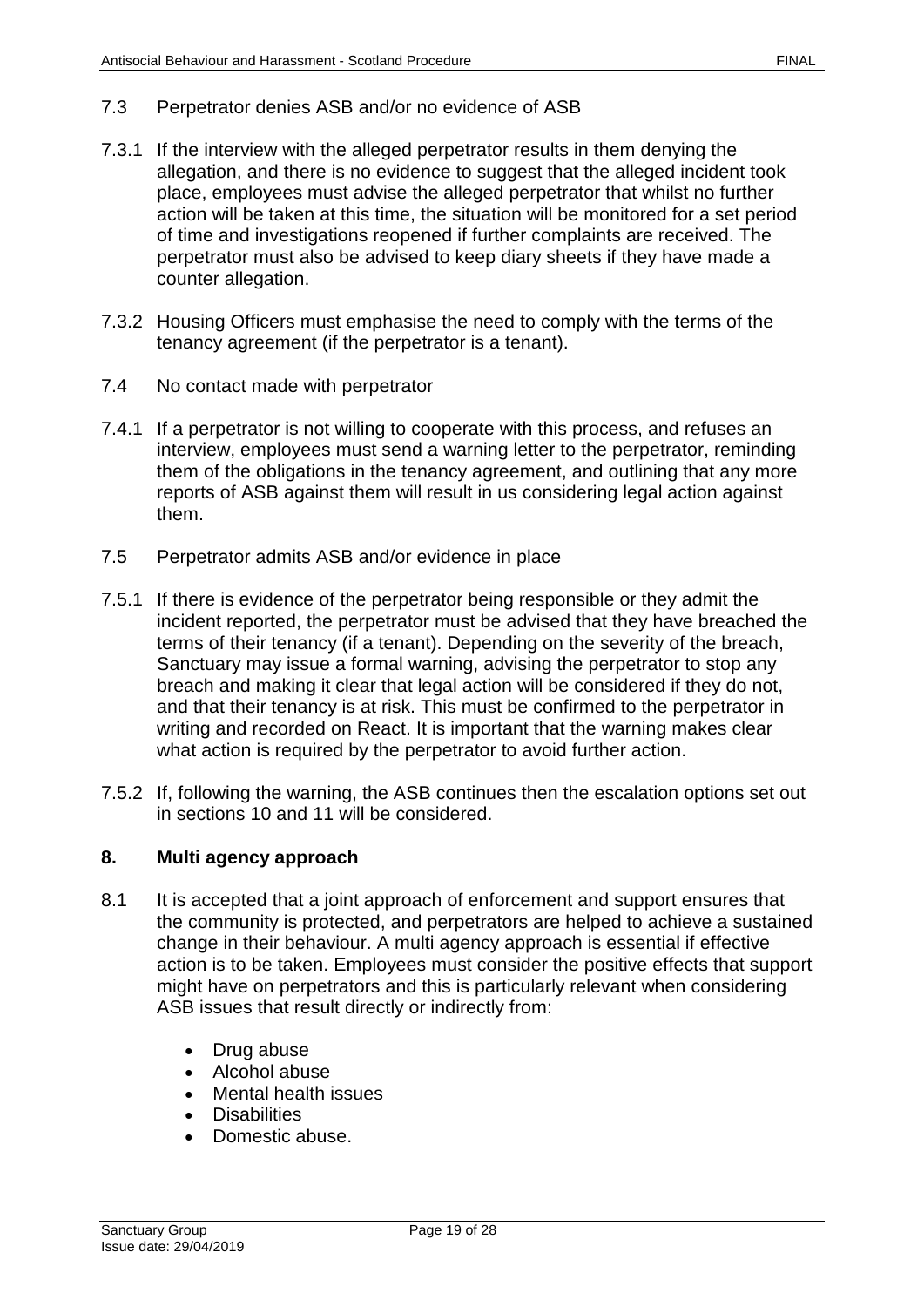- 8.2 Referral to and liaison can take place with a number of organisations including the following, see [Catalogue of Advice Providers](file://service/shared/Scotland/Sanctuary%20in%20Scotland/Policies%20and%20Procedures/Catalogue%20of%20advice%20providers) for a more comprehensive list:
	- Police
	- Neighbourhood wardens
	- Youth Offending teams
	- Schools
	- Health Services
	- Drug Action teams
	- Social Work Services
	- Probation Services.
- 8.3 Local authority ASB units. It may be possible to prevent legal action being undertaken through a co-ordinated approach by specialist organisations to provide perpetrators of ASB with the support that they need**.**
- 8.4 Often perpetrators require assistance in securing additional support services. This help must be provided by employees and it is not enough to leave them to it. This may involve signposting to local counselling or support services. It may also involve referring people to social work or mental health services depending on the circumstances of the case.
- 8.5 Employees are encouraged to keep up to date with on-going progress and initiatives in the rehabilitation of perpetrators that will exist locally.

#### <span id="page-19-0"></span>**9. Victims and perpetrators with mental health needs**

- 9.1 ASB can affect a person's physical and mental health. Victims of ASB may become ill as a result of their experiences, and it is highly likely to exacerbate an existing mental health condition. There is evidence to suggest that people with mental health conditions and other disabilities are proportionately more likely to be victims of ASB. Some perpetrators may also have health issues that may be a factor in their behaviour which can make any ASB related behaviour more difficult to address.
- 9.2 When dealing with victims, witnesses and perpetrators it is important to ensure any health needs are addressed and taken into account in dealings with them. Employees should take proactive action to signposting sensitively to the appropriate support mechanisms and ensuring that appropriate communication channels are used. If the individual(s) have a preference for communicating in a particular way, this should be noted and adhered to. This will facilitate the removal of any barriers to further reporting/ information-sharing and monitoring. Employees should also consider how victims can be offered different methods of reporting such as helping them to set up a speed dial number as a precaution during sign up.
- 9.3 It is important that when health needs have been identified in victims, witnesses or perpetrators then partnership working needs to commence to ensure that adequate support is provided. At a local level, general practitioners, community psychiatric nurses, social services or community mental health teams, drug and alcohol workers and health visitors all have a role to play.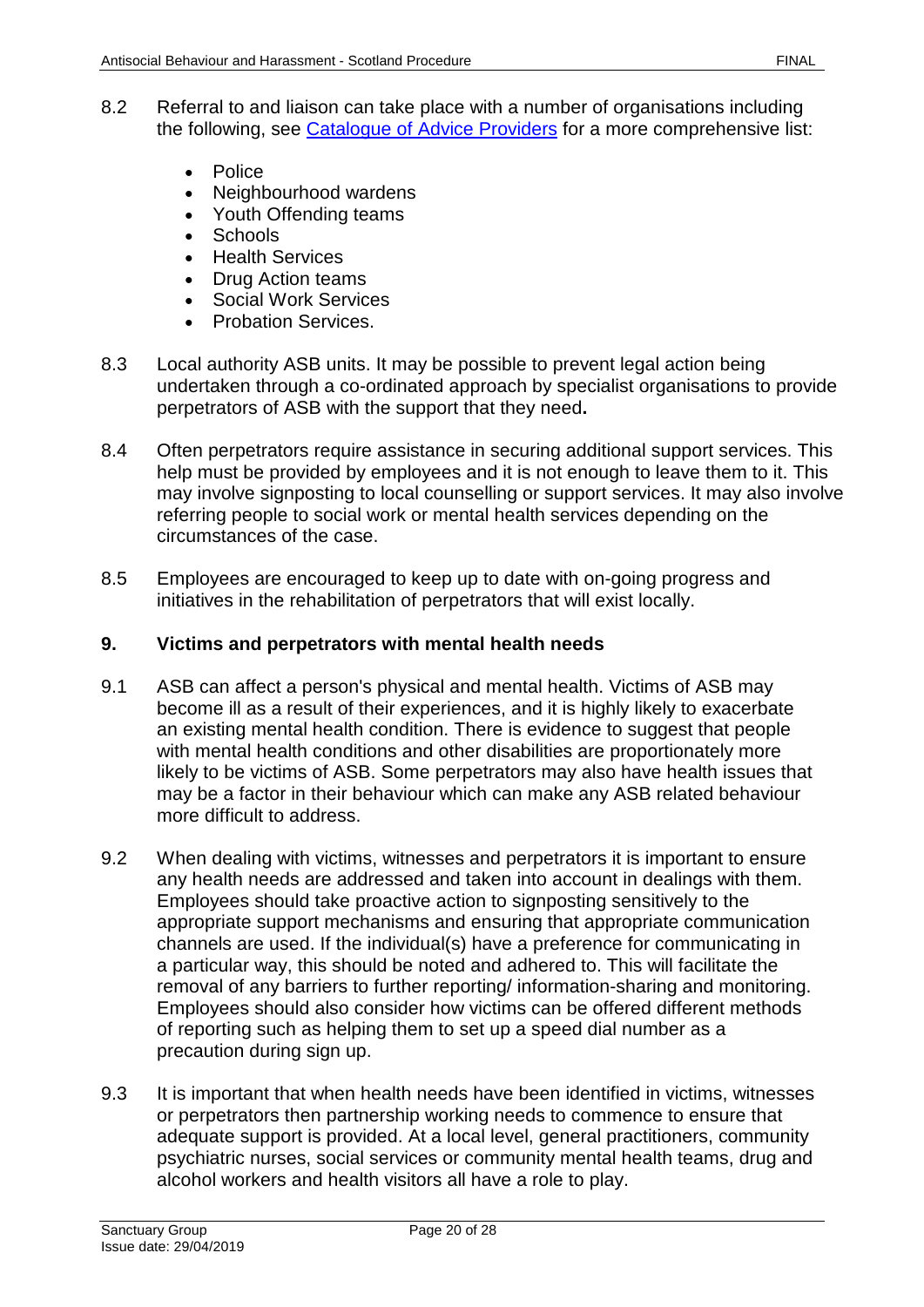- 9.4 When collecting evidence from victims or perpetrators, try to adopt a range of methods if conventional means are not effective. Consider working with Community Safety teams, collecting written or pictorial accounts, checking or installing CCTV, identifying a responsible guardian who can make a statement on their behalf.
- 9.5 Employees should not and cannot overlook the impact of mental health conditions on behaviour (of both victims and alleged perpetrators). Failure to effectively acknowledge and deal with any mental health issues will lead to an ineffective investigation and a higher likelihood that the behaviour will continue. If you are unsure, talk to your manager and/or the Safeguarding Vulnerable Adults Champion.
- 9.6 Further information can be found in the [Safeguarding Vulnerable Adults -](https://solis/PolicyManagement/policy/Policies/Forms/Policy%20Document%20Set/docsethomepage.aspx?ID=3835&FolderCTID=0x0120D52000DE99EA054D4DF944BE591D81E49729D0008C670BDB86BED740B0B89E295CD8357C&List=a03723e1-d48b-4958-9669-9b86a90ef8b0&RootFolder=%2FPolicyManagement%2Fpolicy%2FPolicies%2FSafeguarding%20Vulnerable%20Adults%20%2D%20Scotland&RecSrc=%2FPolicyManagement%2Fpolicy%2FPolicies%2FSafeguarding%20Vulnerable%20Adults%20%2D%20Scotland) [Scotland Policy and Procedure.](https://solis/PolicyManagement/policy/Policies/Forms/Policy%20Document%20Set/docsethomepage.aspx?ID=3835&FolderCTID=0x0120D52000DE99EA054D4DF944BE591D81E49729D0008C670BDB86BED740B0B89E295CD8357C&List=a03723e1-d48b-4958-9669-9b86a90ef8b0&RootFolder=%2FPolicyManagement%2Fpolicy%2FPolicies%2FSafeguarding%20Vulnerable%20Adults%20%2D%20Scotland&RecSrc=%2FPolicyManagement%2Fpolicy%2FPolicies%2FSafeguarding%20Vulnerable%20Adults%20%2D%20Scotland)

#### <span id="page-20-0"></span>**10. Victims and perpetrators with disabilities, sensory impairments and other support needs**

- 10.1 It is widely recognised that harassment is an everyday reality for many disabled people who often accept it as inevitable and part of life. There is a culture of disbelief around disability-related harassment. Disabled people often do not report harassment and when it is reported, public authorities mostly fail to take action against it.
- 10.2 Employees should be aware of this and must ensure that they take responsibility to recognise and respond properly to such issues. For further information refer to the Sanctuary in Scotland Safeguarding Policies and Procedures.
- 10.3 As is the case when working with victims or perpetrators with mental health issues, it is essential that people with disabilities have their support needs acknowledged when dealing with the case and that they are recognised as being disproportionately affected by ASB. It is therefore important to be as proactive as possible in deterring ASB cases from arising by identifying any support they may require to manage their behaviour at sign up. For victims, early intervention is also encouraged; consider implementing extra safety mechanisms at the start of a tenancy to ensure they are safe in their homes. Examples of this include:
	- Plan frequent of home visits to the individual to ensure they are safe.
	- Ensuring the tenant has emergency contact numbers on speed dial.
	- Provide additional information in alternative formats to ensure the tenant fully understands what ASB is, and how they can report it.
- 10.4 If an ASB case does arise, efforts must be made to identify and address the root causes of the case in a sensitive manner. This is to ensure the most appropriate response is applied.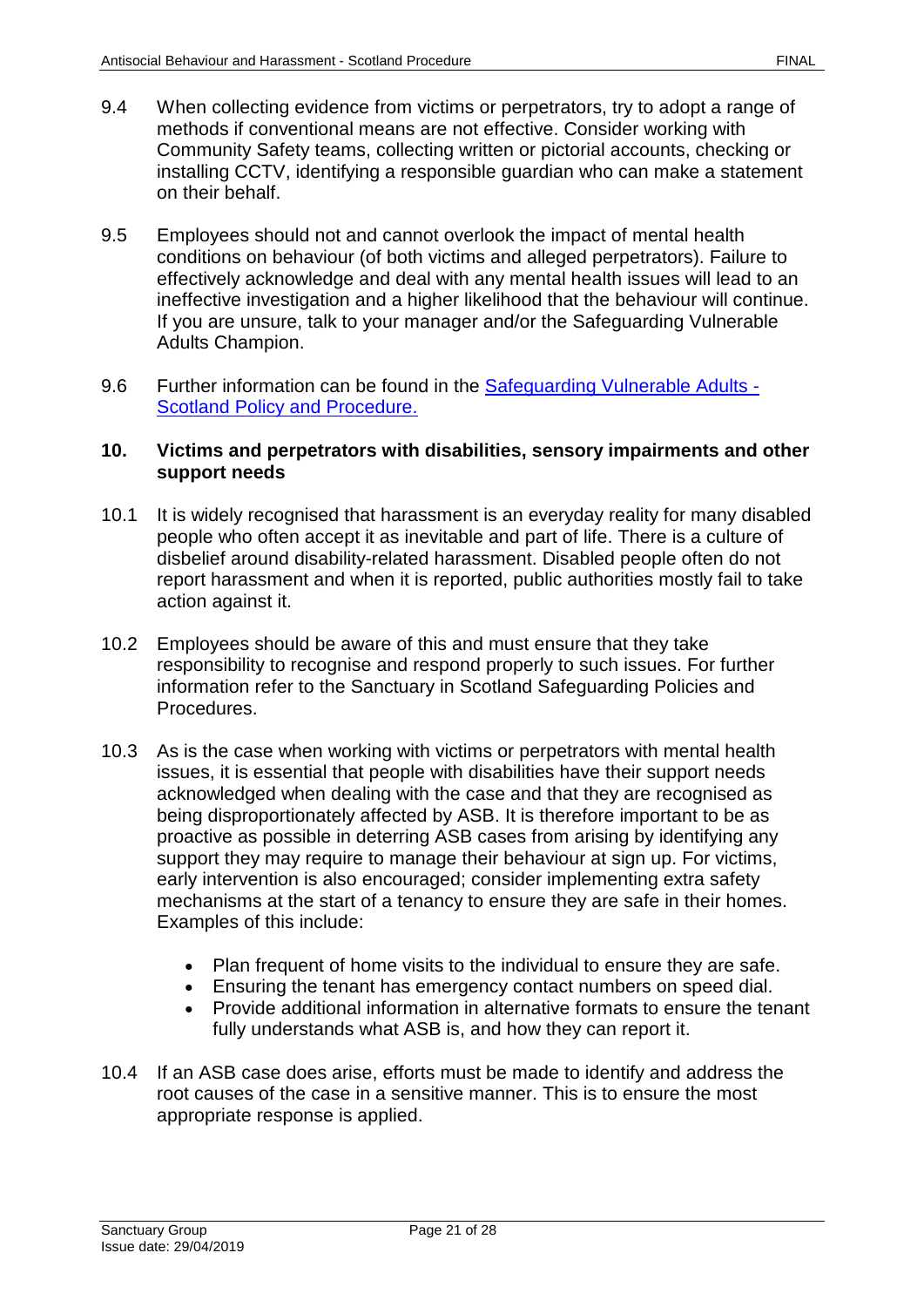- 10.5 Adopt a multi-agency approach and consider the different methods outlined in section 9 for communicating with the tenant, always taking into account their preferences. For instance, check if the individual requires, or requests an 'appropriate adult' to be present at any consultation. Employees are also encouraged to seek specialist help and advice at the earliest opportunity, where it is deemed necessary. Organisations include:
	- Mencap support for people with learning difficulties
	- Disability Rights Commission
	- Capability Scotland
	- Royal National Institute of Blind People (RNIB)
	- Action on Hearing Loss
	- Sense
	- Scope.
- 10.6 Where victims or perpetrators of ASB are known to be involved in substance abuse, employees should recognise their additional support needs and work with them to address these issues. Use the **Catalogue of Advice Providers** to signpost tenants to relevant agencies who can offer specialist advice and support.

## <span id="page-21-0"></span>**11. Non legal remedies to address antisocial behaviour**

- 11.1 Overview
- 11.1.1 There are a range of measures to address ASB which range from the non-legal to the formal. Non-legal measures should always be pursued first with formal legal action a last resort. Non-legal measures include (but are not limited to) the following.
- 11.2 Mediation
- 11.2.1 Mediation is a voluntary process where an independent third party helps conflicting parties to work through their differences and disagreements. The aim is for agreement to take place between the two parties on their future behaviour. Employees should use a specialist mediation service, unless in house employees or residents have been trained in mediation. Mediation must be attempted to resolve an ASB case before any legal action is taken if it is appropriate to the circumstances of the case. By getting all interested parties together a solution may be found. Please see **Appendix 5** for further details on mediation.
- 11.3 Tenancy support
- 11.3.1 Housing Officers can refer tenants to support services, which may offer assistance in dealing with possible breaches of tenancy.
- 11.4 Verbal/written warnings
- 11.4.1 Prior to legal action these can be simply and effectively undertaken, and copies retained on file (see section 7 above).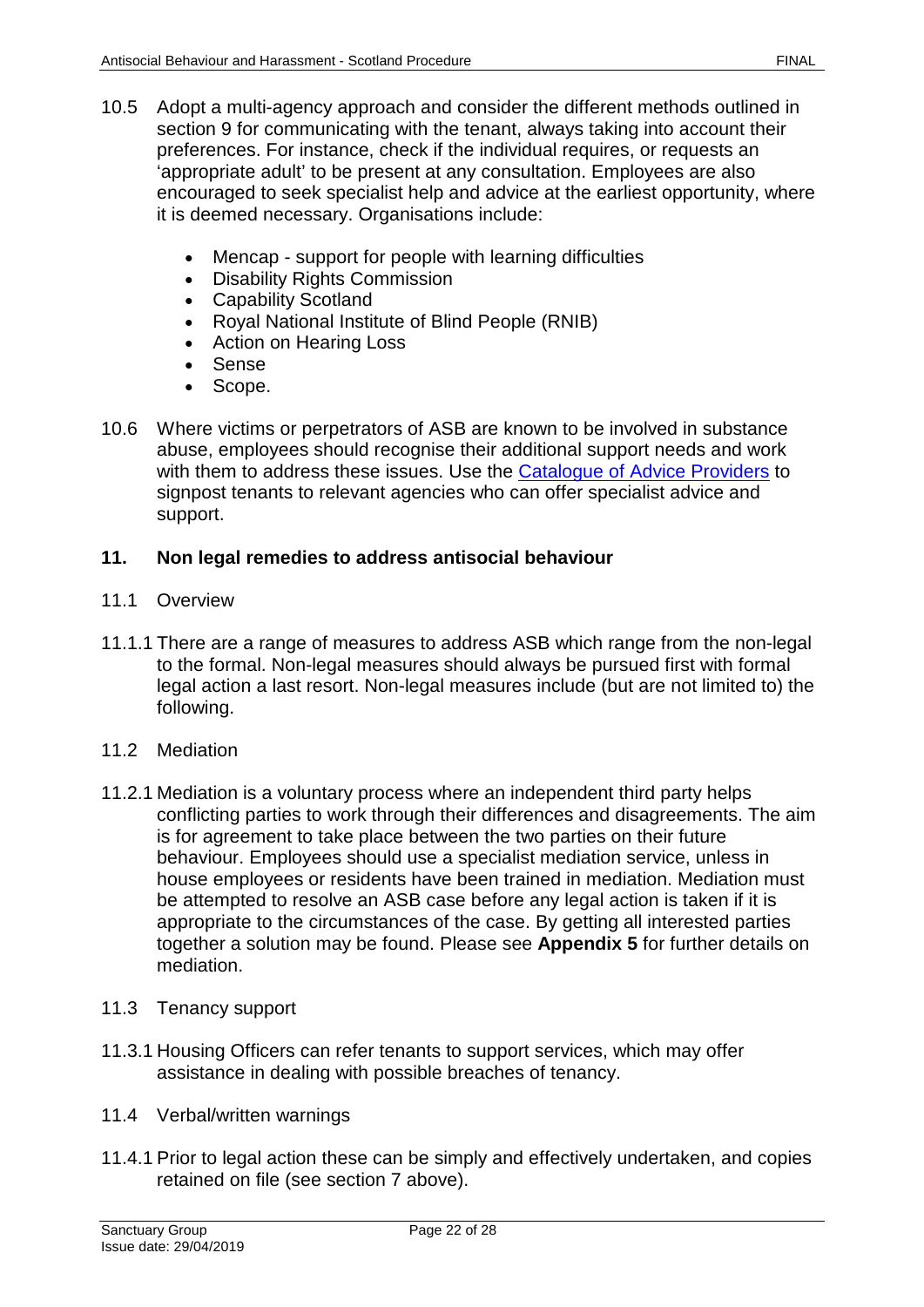- 11.5 Acceptable Behaviour Contracts (ABCs)
- 11.5.1 An ABC is a voluntary contract offered to perpetrators of ASB, widely used with young people. ABCs are offered as a final opportunity to the perpetrator to amend their behaviour prior to commencing legal action if no improvement is made. The contract usually stipulates that the resident does not carry out certain acts. ABCs must be monitored, and support provided where necessary to ensure the perpetrator avoids 're-offending' and thus complies with the terms of the ABC.
- 11.5.2 If possible, liaise with social work services to hold a 'case conference' to compliment the implementation of the contracts. This involves speaking to schools, police and any other involved agencies to draw awareness to the situation and giving them an opportunity to increase their involvement in the case to deter it from reaching more serious consequences.
- 11.5.3 ABCs may be appropriate under the following circumstances:
	- The behaviour is not serious enough to warrant an ASBO or possession proceedings.
	- There is not enough evidence to pursue a legal remedy.
	- The behaviour is caused by a minor.
	- There is a need to remedy the behaviour quickly.
	- There is a need for early warning of consequences, should behaviour continue.
	- There is an opportunity for parents or families or support services to intervene.
- 11.5.4 A breach of an ABC can be used as evidence to support legal enforcement action such as claims for possession.
- 11.6 Unacceptable behaviour notice (UBN)
- 11.6.1 Where a young person refuses to sign an ABC, or does not engage with us, Sanctuary may issue them with a UBN. A UBN will normally be served to perpetrators with Community Police Officers in attendance. The aim of a UBN is to make the offender aware of their actions and the consequences of continuing ASB. A UBN does not have any legal standing, although it can be used as evidence to help support legal remedies such as an ASBO.
- 11.7 Local authority action against noise nuisance
- 11.7.1 Local authorities have powers to investigate complaints about noise. They can serve warning notices, serve a Fixed Penalty Notice or obtain a warrant to seize and remove any equipment used in the emission of noise. The evidence a local authority may use to take action includes diary sheets and evidence from recording equipment.
- 11.7.2 Where ASB is noise-related and where perpetrators have hearing impairments, encourage low-cost solutions like purchasing long-cable earphones.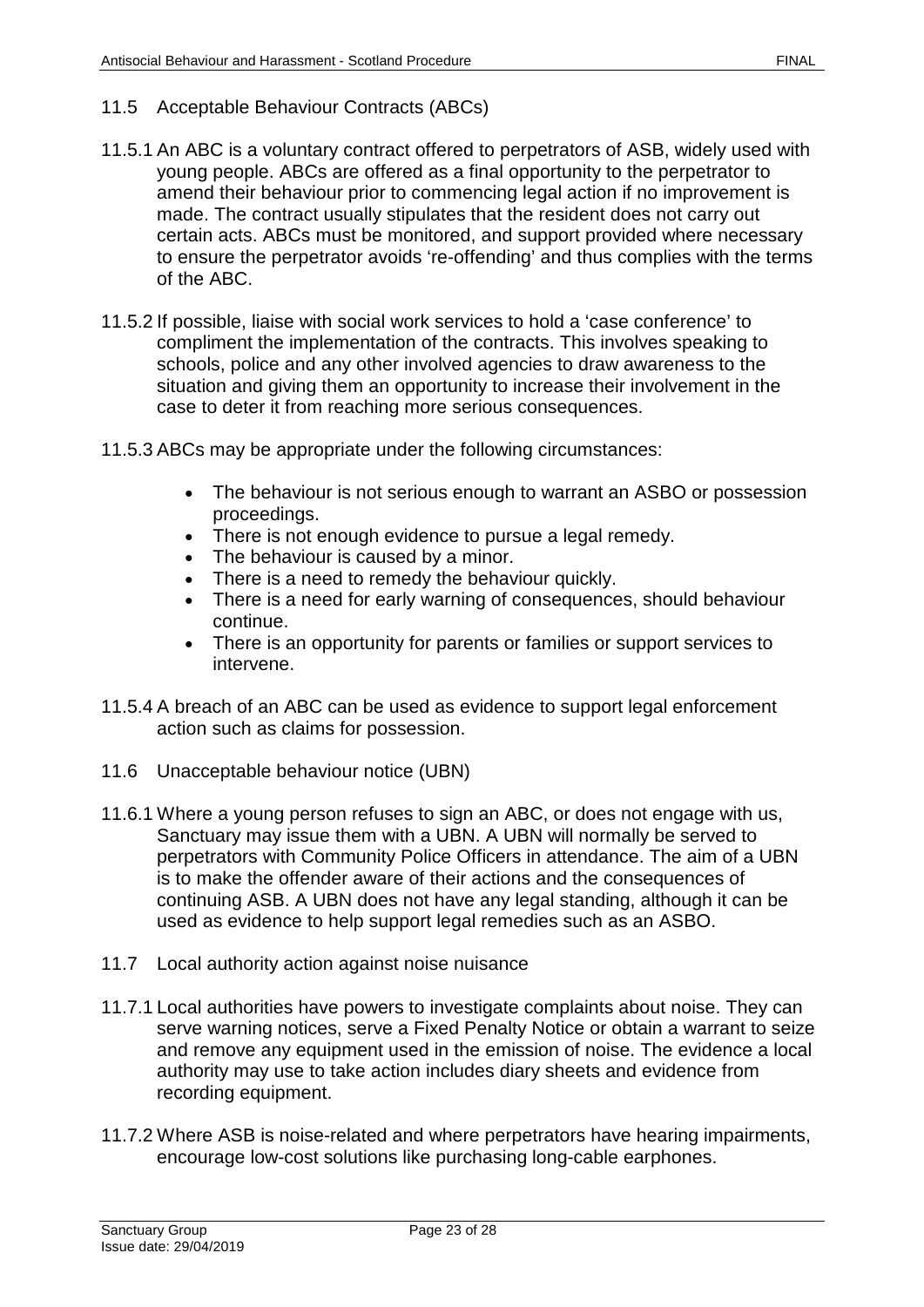#### 11.8 Right to Buy refusal

- 11.8.1 An application for Right to Buy may be refused if a Notice of Proceedings (NOP) has been served under grounds 1-7 of the Housing (Scotland) Act 2001 i.e. conduct grounds. Ground 7 is ASB by tenant, other occupier or visitor and it is not reasonable to make other accommodation available to the tenant.
- 11.8.2 Where the application is refused, the tenant will be able to re-apply once the notice ceases to have effect (unless another notice on conduct grounds has been served) or if any recovery of possession proceedings is subsequently abandoned or rejected by the court.
- 11.9 Management transfers
- 11.9.1 Transferring a victim to resolve a case of harassment will be considered with caution because if it is not done in a sustainable way it will not tackle the root cause(s) of the problem. However, in certain circumstances it will be considered as a viable option. In all circumstances the case will be assessed to see whether it can be awarded an urgent priority in accordance with the appropriate lettings policy and procedure.
- 11.9.2 Sanctuary provides for high priority to be granted to tenants subjected to racial harassment and hate crimes or requiring protection as a witness in exceptional circumstances. This can only be done after the preparation of a report by the Case officer, detailing the reasons supporting a recommendation to award a management transfer.
- 11.9.3 If a management transfer is approved the tenant would receive one offer only of alternative accommodation on a 'like for like' basis. See Sanctuary's separate procedure for Management Transfers. However, in these circumstances Sanctuary will still seek to take action against the perpetrator of the hate crime. Perpetrators should be made responsible for their actions and should not be allowed to feel empowered at the victims' expense.
- 11.9.4 If the victim fears for their safety if they stay in their home, Housing Officers should speak to the police and seek their assistance. It is best practice to liaise with the police and ensure that there is sufficient evidence before approving a management transfer. If approved, the officer must help the complainant by seeking temporary accommodation either within Sanctuary's own stock or through the local authority or another registered social landlord. If the victim wants to move permanently, Sanctuary should provide them a transfer application form. The Case officer must treat the application as high priority in accordance with the Lettings Policy and work with other housing providers if Sanctuary cannot provide a suitable transfer offer from its stock within a reasonable time.
- 11.9.5 The Housing Managers also have discretion to grant high priority for a transfer application to overcome a situation that is undermining the effective management of the accommodation or estate. This might include in some situations where it is desirable to move the alleged perpetrator to other accommodation.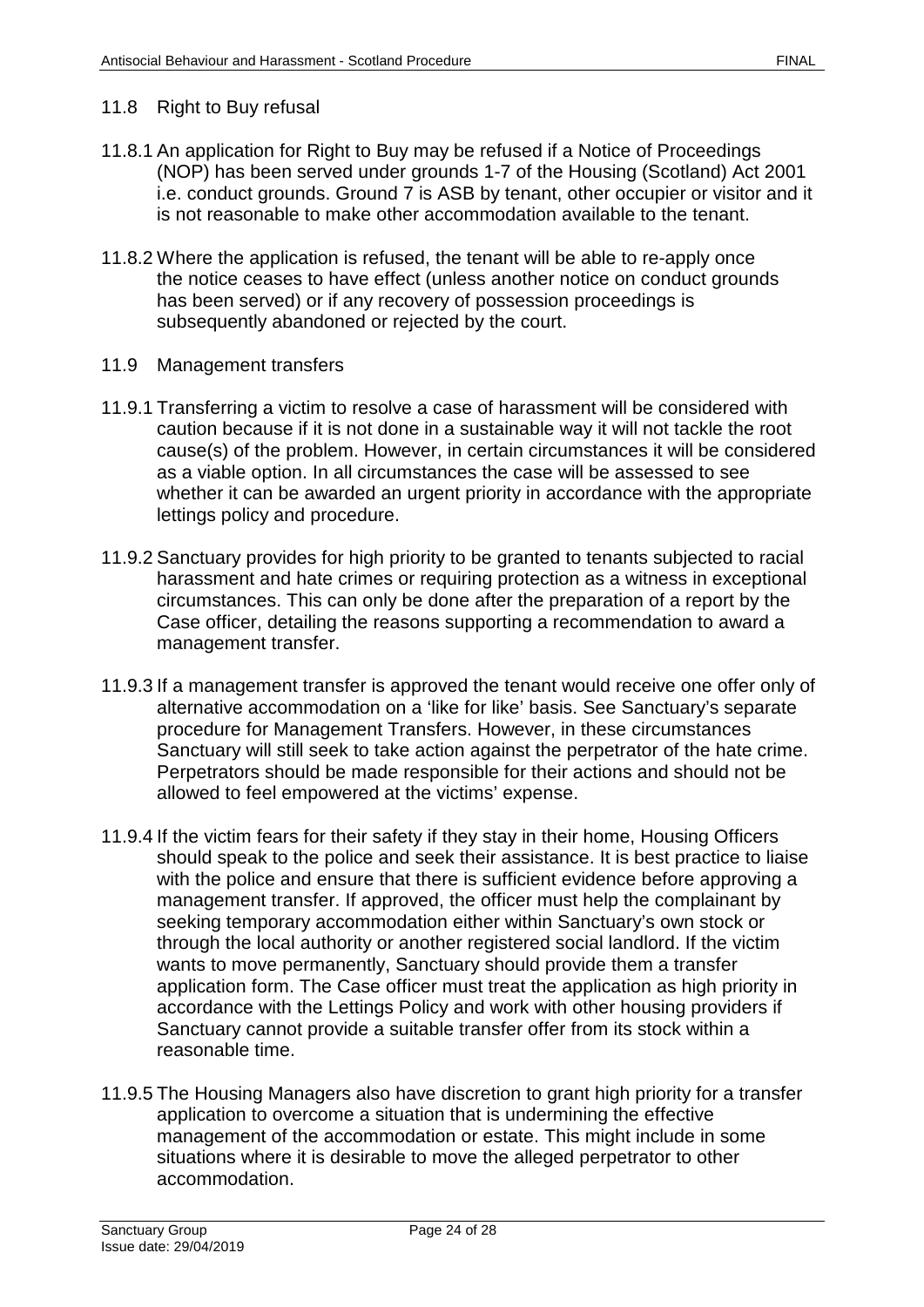#### 11.10 Other action against the perpetrator

- 11.10.1 Where the perpetrator of racial harassment or hate crime is the tenant of another Housing Association or local authority, their Director or equivalent should, where the facts warrant it, be notified by telephone and in writing of the outcome and requested to take prompt action. Where Sanctuary is not satisfied with the action of the landlord against the perpetrator, taking independent legal action will be considered. Where damage is caused to a Sanctuary property, the cost of the works should be charged to the perpetrator(s) where their culpability can be proven.
- 11.10.2 Non-legal interventions also include referrals to third party organisations other than the police (see [Catalogue of Advice](file://service/shared/Scotland/Sanctuary%20in%20Scotland/Policies%20and%20Procedures/Catalogue%20of%20advice%20providers) Providers) who can supply a range of services:
	- Mentoring
	- Family Intervention Projects
	- Victim support
	- Witness Support
	- Floating Support
	- Housing Review Panel.

## <span id="page-24-0"></span>**12. Legal remedies to address antisocial behaviour**

- 12.1 Legal remedies can be used alongside other strategies. Only when preventative and management approaches have failed to resolve the problem will the use of legal remedies be considered. This is not only because of the seriousness of taking away someone's home but also because eviction may not in itself resolve the problem; it may simply move it elsewhere.
- 12.2 The following legal remedies will be considered, with more detailed information provided in **Appendix 6**.
	- Interdicts/Specific Implement
	- ASBOs
	- Conversion from SST to SSST
	- Interim ASB orders
	- Use of SSST
	- Possession proceedings.
- 12.3 The Housing Manager can decide whether to pursue legal action. Where court action is instigated, the case will be reported to the appropriate governing body committee by the Housing Manager. Any court action must be presented to and approved by the appropriate governing body, using the Antisocial Legal Action Report form. Updates on any cases referred for court are provided by the housing managers in their reports to Operations / Service Delivery Committees.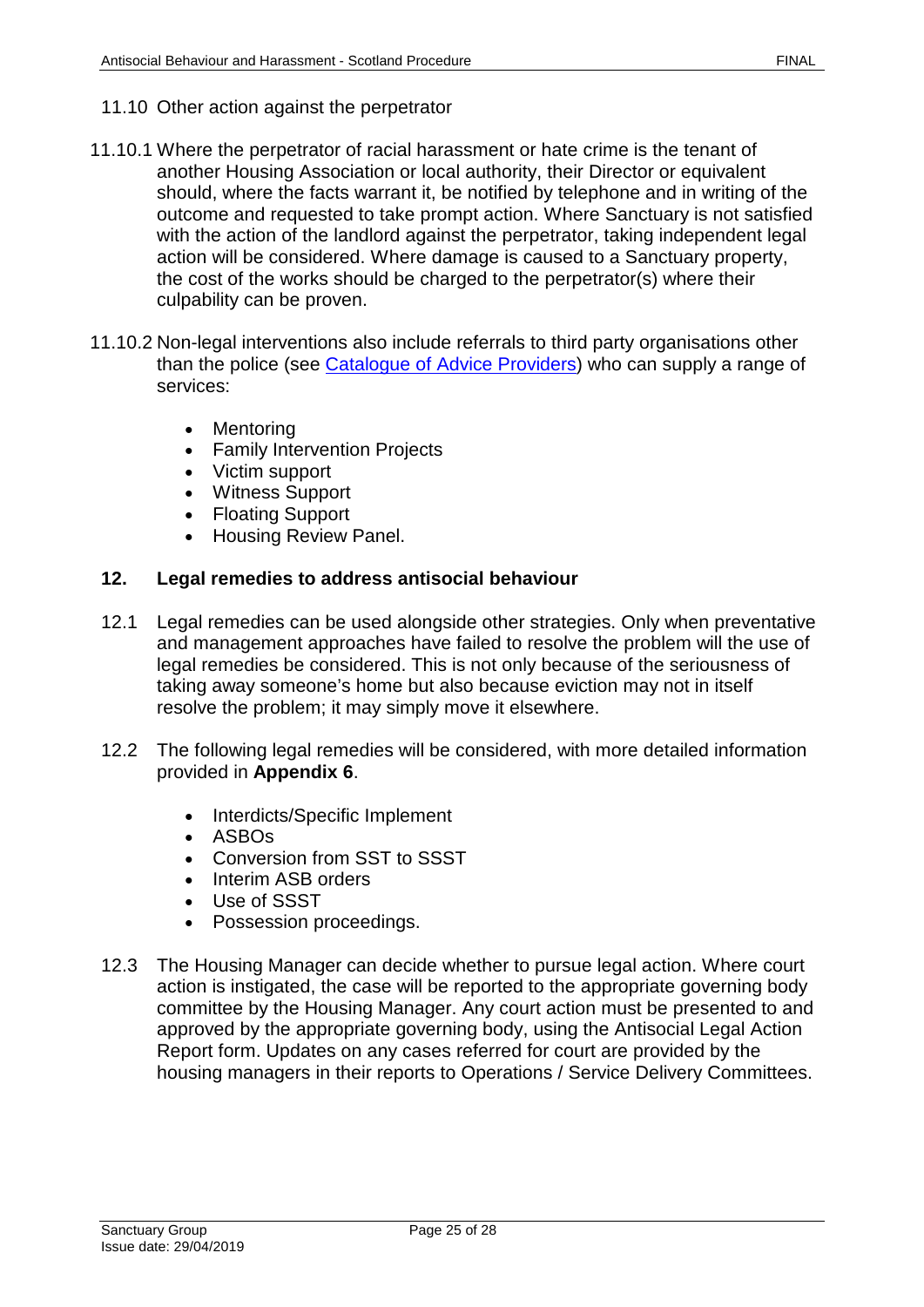- 12.4 If a tenant, household member or visitor of the property, is convicted of using the house or allowing it to be used for immoral or illegal purposes, or of an offence punishable by imprisonment committed in or in the locality of the property, Sanctuary are entitled to seek a court order for eviction. If Sanctuary chooses to do this, a Notice of Proceedings must be served first. This notice must be served within twelve months of the date of the conviction (or within twelve months of the conclusion of an unsuccessful appeal against the conviction). Tenants will have a right to challenge the decision.
- 12.4.1 Sanctuary may choose not to take such action against someone who is taking illegal drugs in the home for personal use only, which does not cause disruption or nuisance to neighbours, even if there has been a conviction for possession. Action will however be taken for the supply of drugs within a Sanctuary property.
- 12.5 If the case is referred to court, the tenant will be advised by letter and informed that they may be liable for any legal fees incurred. The letter will also signpost the tenants to appropriate advice and support.
- 12.6 If proceedings for possession are raised, in order to comply with Section 11 of the Homelessness etc. (Scotland) Act 2003, Sanctuary must ensure that the local authority have been sent a Section 11 notice, no later than **four weeks** before the eviction date is set.
- 12.7 Where Decree for Eviction is granted, an Eviction Report must be presented to the appropriate governing body committee for approval before the Decree can be implemented.
- 12.8 If racial harassment or hate based harassment is proved, Sanctuary must take robust legal action against the perpetrator where the consent of the victim is given. Legal advice should be obtained, and a record kept on database of the advice received, decisions on further action with reasons.
- 12.9 Conversions to Short Scottish Secure Tenancies
- 12.9.1 A notice can be served on an existing tenant to end an SST and demote it to a SSST if they have been subject to an ASBO in their existing tenancy or where a tenant or someone living with the tenant has acted in an antisocial manner, or pursued a course of conduct amounting to harassment of another person. This conduct must have been in or around the house occupied by the tenant and it must also have happened in the 3 years before the notice is served. The notice must specify the tenant and/or member of the tenant's household who is subject to the ASBO or, where no ASBO has been granted by the court, the notice must include the actions of the person who has behaved in an antisocial manner, our reasons for converting the tenancy and details of the tenant's right of appeal to the court. Sanctuary can also convert a SST to a short SST where the ASBO was given at a previous address by a different landlord, provided the tenancy at the previous address had been a SST.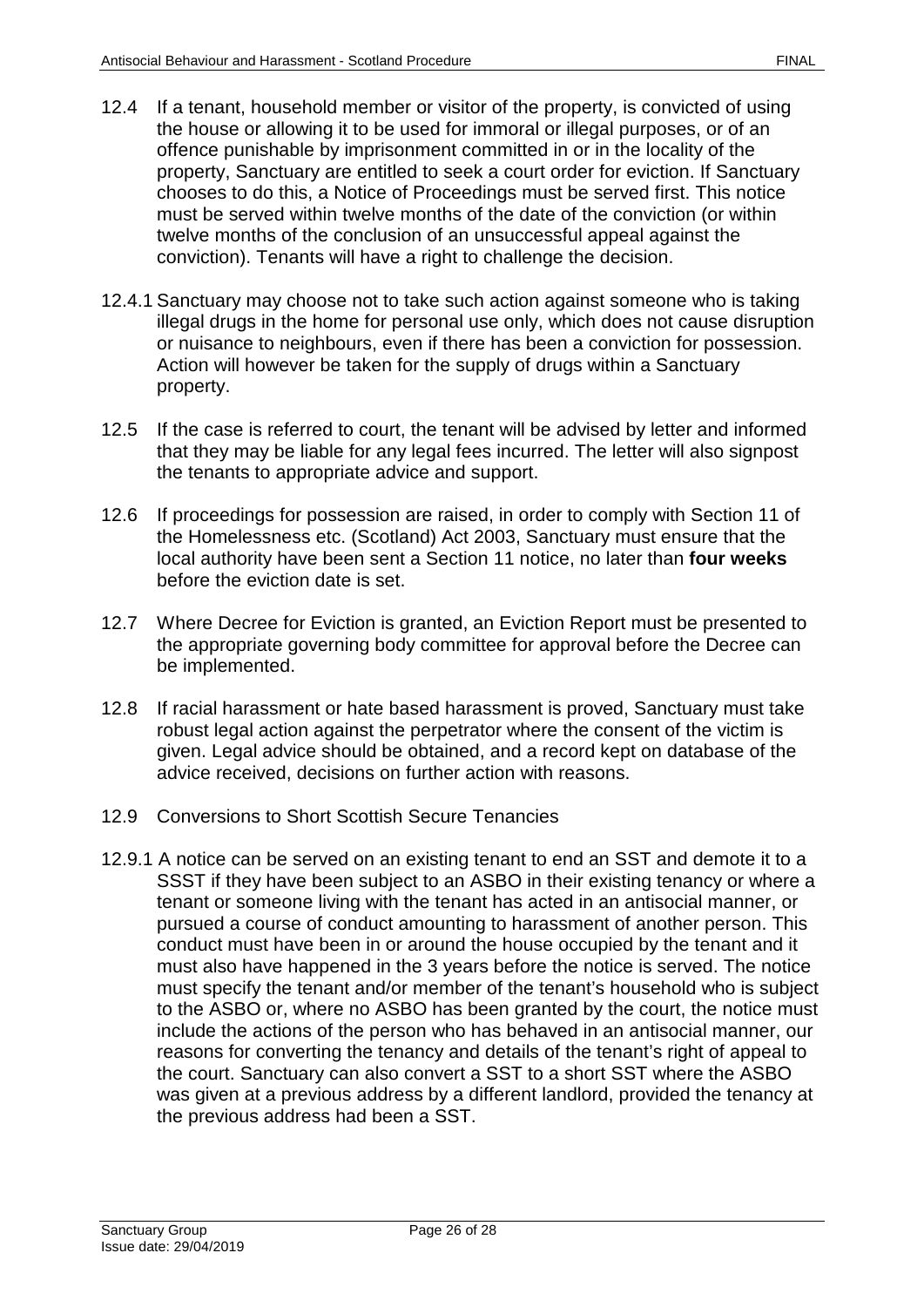## <span id="page-26-0"></span>**13. Case reviews**

- 13.1 All racial harassment and hate crimes cases should be reviewed with the line managers at the following stages:
	- Immediately after the initial report is received by the Case Officer.
	- Within three working days and 24 hours in cases involving violence, the Case Officer will meet with their Manager to review the initial actions that have been taken and ensure that an action plan has been produced.
	- Within nine working days of the initial report, review progress of the investigation, then every two weeks thereafter until the case is closed.

## <span id="page-26-1"></span>**14. Closing the case**

- 14.1 Where possible employees must close the case with the consent of the victim after discussing the matter. Where no further incidents are reported for a reasonable period, normally between three and six weeks, the case is closed, and a letter may be issued to the resident explaining the reason why. It must be made clear to the victim that they can come back to us should any further incidents happen, and the case will be looked at again. A case will normally be closed when:
	- it has been successfully resolved without using legal action;
	- it has been successfully resolved because of threatened legal action;
	- it has been successfully resolved because of legal action:
	- the perpetrator is no longer in the property and moved out of the area; or
	- there is no further action that Sanctuary can take (closed unresolved).
- 14.2 Cases should therefore be kept open when there is further action to be carried out by Sanctuary or another agency.
- 14.3 When closing the case in React, it is very important that the 'Date Completed' field should be recorded as the date of when the last action was taken to resolve the case. This is particularly important in instances where a case has been left open for a short time period to ensure there is no recurrence. For example: A party is held on 1st December, and the perpetrator is warned on 3rd December. After waiting until the party season concludes, the case is closed, and a satisfaction survey is sent to the complainant on 6th January. Here, the 'Date Completed' should be recorded as 3rd December, which is the date of the last action taken to resolve the case. The 'Final Letter Sent' date will be 6th January.
- 14.4 If the victim is not satisfied with the way Sanctuary has handled their ASB concerns, then the option for this to be addressed through the complaints handling procedure should be explained.
- 14.5 After the ASB case is resolved and the case has been closed, we will agree an approach with the Business Information team for capturing satisfaction.